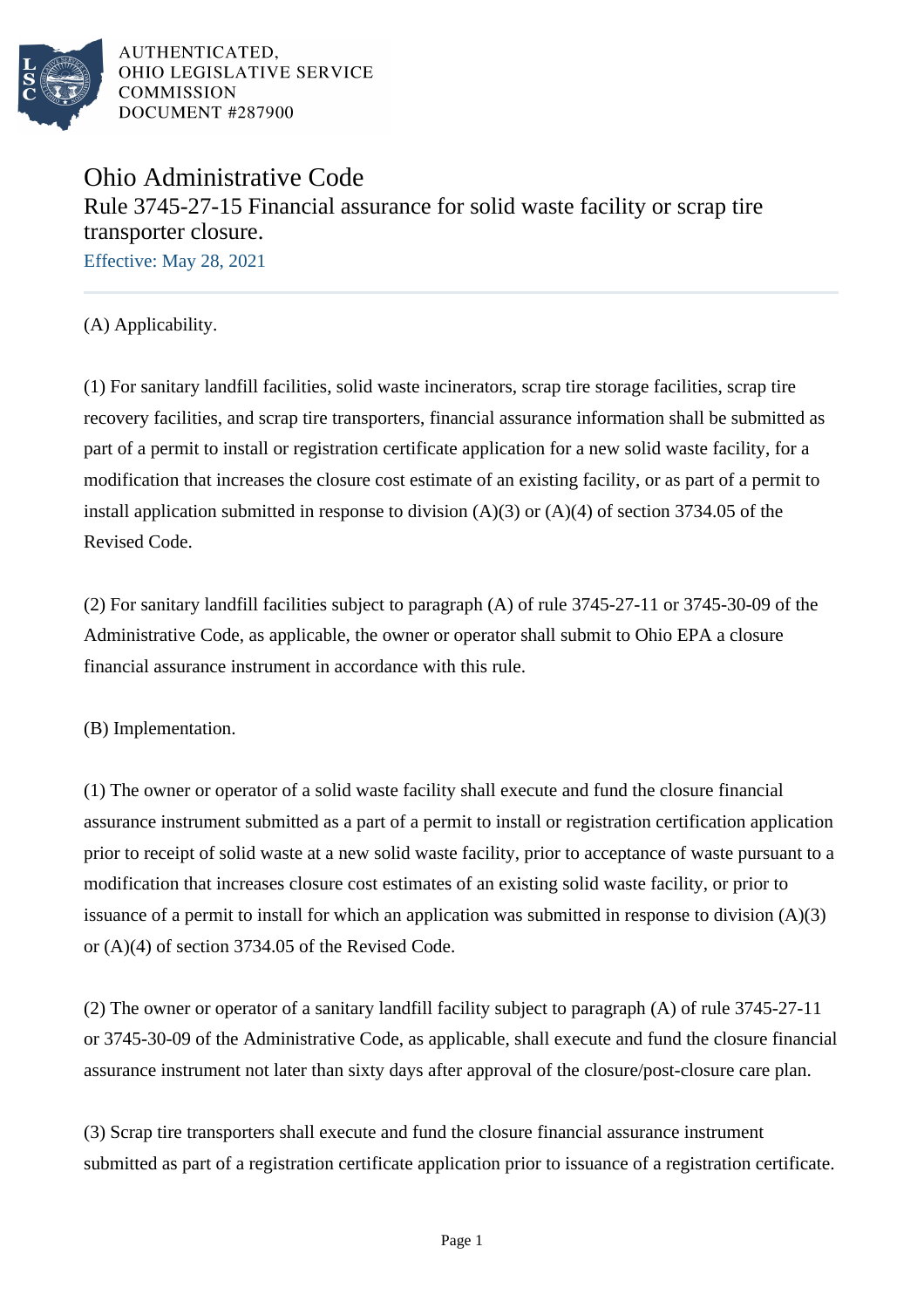

(C) Closure financial assurance instrument.

(1) Solid waste facilities.

(a) The closure financial assurance instrument for a sanitary landfill facility or solid waste incinerator shall contain an itemized written estimate, in current dollars, of the cost of closure. The closure cost estimate shall be based on the closure costs at the point in the operating life of the facility when the extent and manner of its operation would make the closure the most expensive, and be based on a third party conducting the closure activities. Ohio EPA may review, approve, or require revisions to the closure cost estimate or to the closure financial assurance instrument.

(b) The closure financial assurance instrument for a scrap tire storage or recovery facility shall contain an itemized written estimate, in current dollars, of the cost for a third party to complete closure of the facility. Ohio EPA may review, approve, or require revisions to the closure cost estimate or to the closure financial assurance instrument. The cost estimate shall be based on one of the following:

(i) The cost of closure performed in accordance with rule  $3745-27-66$  of the Administrative Code.

(ii) The fixed fee closure cost estimate calculated in accordance with paragraph  $(C)(3)$  of this rule.

(c) The closure financial assurance instrument for a mobile scrap tire recovery facility or for portable equipment operated by a licensed class I or II scrap tire recovery facility at a site other than the facility's licensed site shall contain a closure cost estimate of fifty thousand dollars.

 $(2)$  For a scrap tire transporter, the financial assurance instrument shall contain a closure cost estimate of twenty thousand dollars.

(3) For the purposes of this rule, the fixed fee closure cost estimate for a solid waste facility that is a scrap tire storage or scrap tire recovery facility shall be calculated as shown in rule 3745-27-61 of the Administrative Code. The closure cost estimate shall be based on the closure costs at the point in the operating life of the facility when the extent and manner of its operation would make the closure the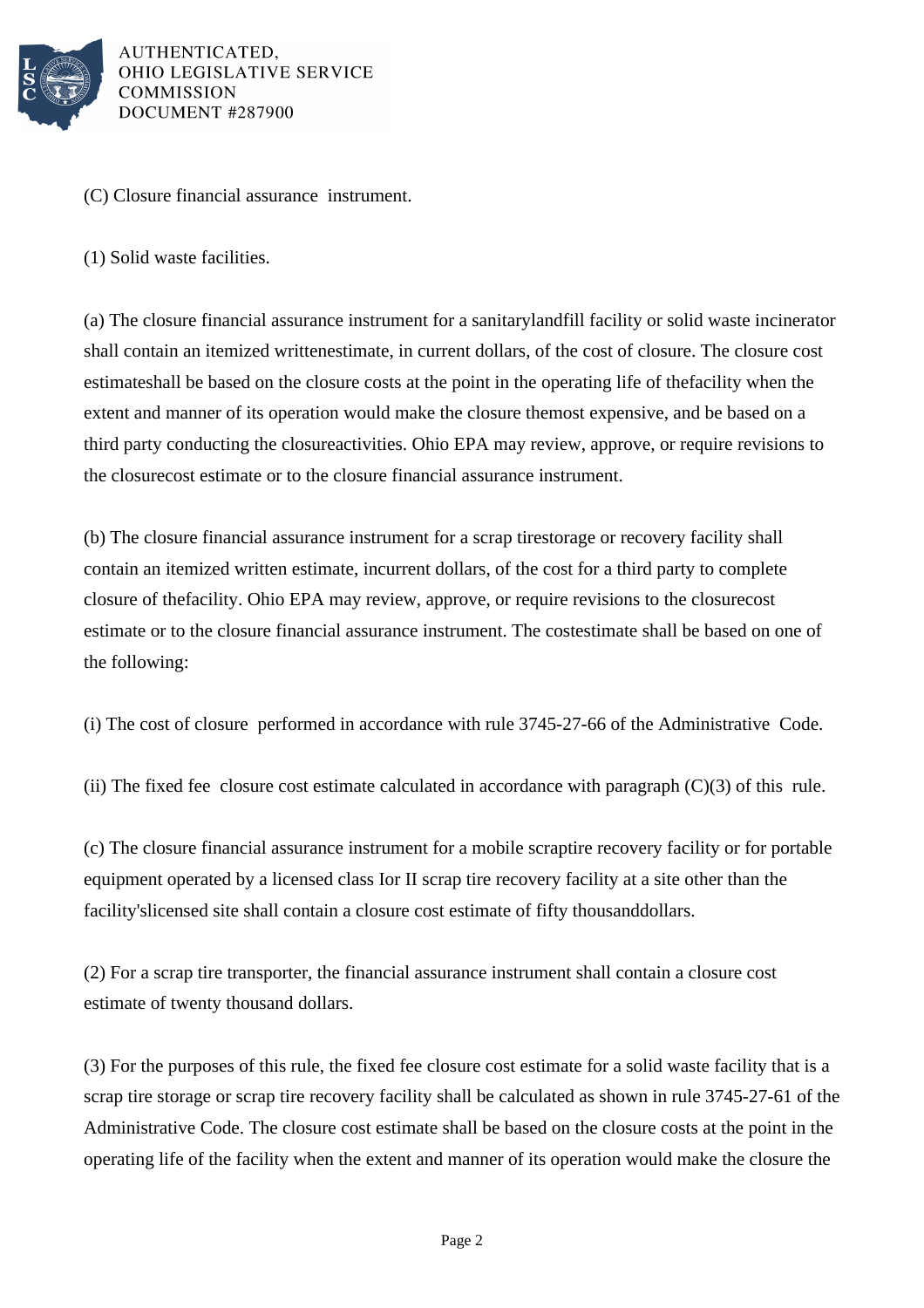

most expensive, and shall be based on a third party conducting the closure activities. Ohio EPA may review, approve, or require revisions to the closure cost estimate or to the closure financial assurance instrument.

(D) Review of closure financial assurance instruments. The owner or operator of a solid waste facility shall submit the most recently adjusted closure cost estimate to the director by certified mail or any other form of mail accompanied by a receipt. The owner or operator of a solid waste facility or scrap tire transporter that has a closure cost estimate greater than twenty thousand dollars shall do the following:

(1) Annually review and analyze the closure cost estimate and make any appropriate revisions to the estimates and to the financial assurance instrument whenever a change in the closure activities increases the cost of closure. Any revised closure cost estimate shall be adjusted for inflation as specified in paragraph  $(D)(2)$  of this rule.

(2) Annually adjust the closure cost estimate for inflation. The adjustment shall be made using the preceding February inflation factor derived from the annual implicit price deflator for gross domestic product as published by the U.S. department of commerce. The inflation factor is the result of dividing the latest published annual deflator by the deflator for the previous year. The inflation adjustment shall be calculated as follows:

(a) For the first adjustment, by multiplying the closure cost estimate by the inflation factor. The result is the adjusted closure cost estimate.

(b) For subsequent adjustments, by multiplying the most recently adjusted closure cost estimate by the most recent inflation factor.

(E) The owner or operator of a solid waste facility or scrap tire transporter shall select a closure financial assurance mechanism from the list of mechanisms specified in paragraphs (F) to (L) of this rule, except as otherwise specified by this rule, provided the owner or operator satisfies the criteria for use of that mechanism.

(F) Closure trust fund.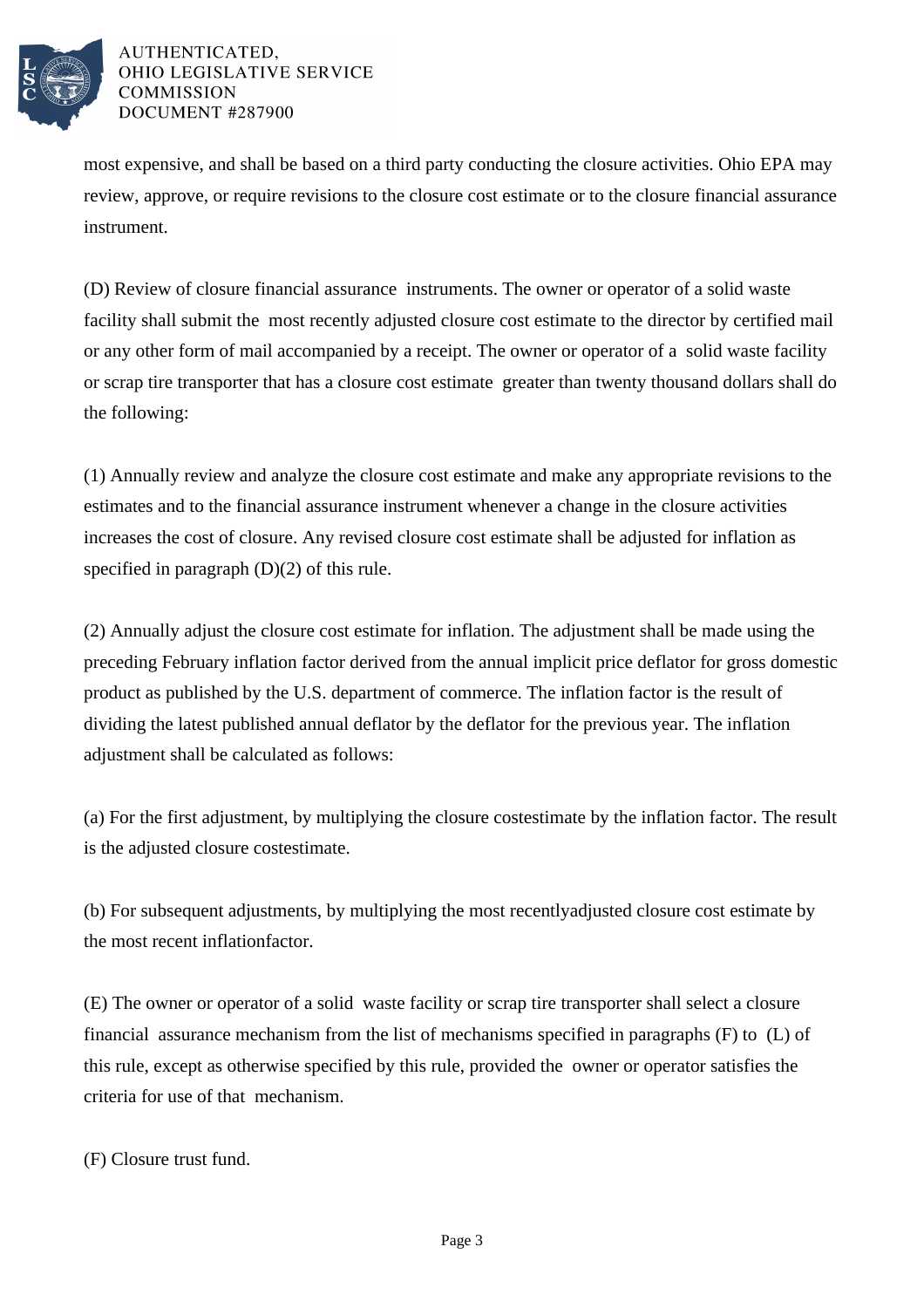

(1) The owner or operator may satisfy the requirements of this rule by establishing a closure trust fund that conforms to this paragraph and by sending an originally signed duplicate of the trust agreement to the director within the time period outlined in  $\beta$  paragraph (B) of this rule and by submitting a copy into the operating record of the facility in accordance with rule 3745-27-09 of the Administrative Code, if applicable. The trustee shall be an entity that has the authority to act as a trustee and whose trust operations are regulated and examined by a federal or state agency.

(2) The wording of the trust agreement shall be identical to the wording specified in paragraph  $(A)(1)$  of rule 3745-27-17 of the Administrative Code on forms prescribed by the director and be accompanied by a formal certification of acknowledgment. "Schedule A" of the trust agreement shall be updated not later than sixty days after a change in the amount of the current closure cost estimate provided for in the agreement.

(3) A closure trust fund shall be established to secure an amount at least equal to the current closure cost estimate or the scrap tire transporter cost estimate, except as provided in paragraph (M) of this rule. Except for payments made in accordance with  $\beta$  paragraph (F)(4) of this rule, payments to the trust fund shall be made annually by the owner or operator during the pay-in period. The pay-in period shall be the anticipated life of the facility as calculated using the authorized maximum daily waste receipt and the approved volume of the solid waste facility as shown in the authorizing document. A receipt from the trustee for each payment shall be submitted by the owner or operator to the director and the first payment into the closure trust fund shall be at least equal to the current closure cost estimate divided by the number of years in the pay-in period, except as provided in paragraph (M) of this rule and shall be made in accordance with this rule. Subsequent payments to the closure trust fund shall be made as follows:

(a) Not later than thirty days after each anniversary date of the first payment. The amount of each subsequent payment shall be determined by performing the following calculation:

Next payment =  $(CE - CV) / Y$ 

Where CE is the current closure cost estimate, CV is the current value of the trust fund, and Y is the number of years remaining in the pay-in period.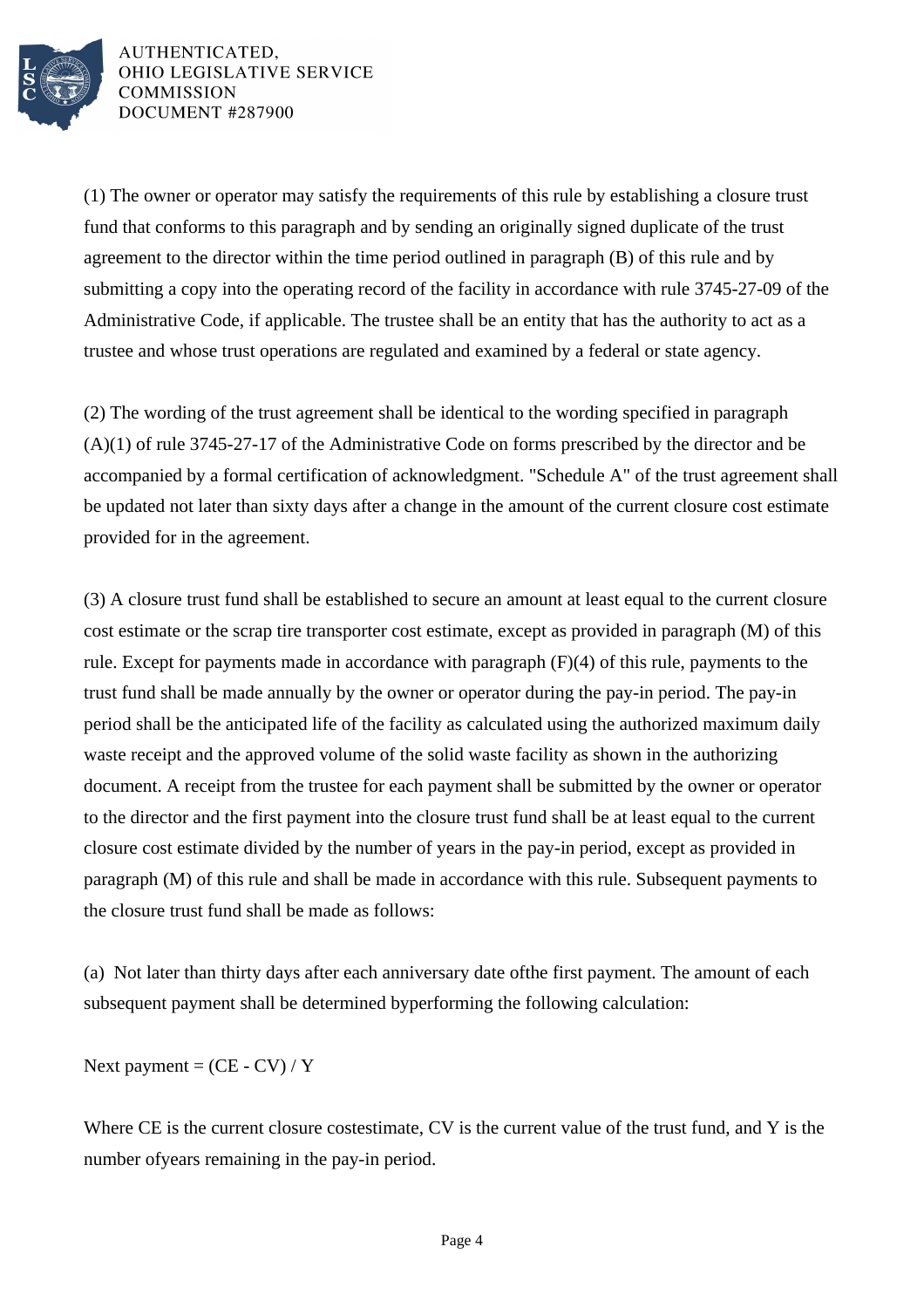

(b) If the owner or operator establishes a trust fund, as specified in this rule, and the value of the trust fund is less than any revised current closure cost estimate made during the pay-in period, the amount of the current closure cost estimate still to be paid into the trust fund shall be paid in over the pay-in period, as defined in paragraph  $(F)(3)$  of this rule. Payments shall continue to be made not later than thirty days after each anniversary date of the first payment pursuant to paragraph  $(F)(3)(a)$  of this rule. The amount of each payment shall be determined by performing the following calculation:

Next payment =  $(CE - CV) / Y$ 

Where CE is the current closure cost estimate, CV is the current value of the trust fund, and  $\overline{Y}$  is the number of years remaining in the pay-in period.

(c) The owner or operator may make the first installment of the pay-in period by providing alternative financial insurance using one of the mechanisms specified in paragraph  $(G)$ ,  $(I)$ , or  $(J)$  of this rule in an amount at least equal to the first installment. On the anniversary date of the first installment, the owner or operator shall pay into the trust an amount at least equal to the first and second installments required by this paragraph or select an alternative financial assurance mechanism.

(4) The owner or operator may accelerate payments into the trust fund or deposit the full amount of the current closure cost estimate at the time the fund is established. The owner or operator shall maintain the value of the fund at no less than the value of the fund if annual payments were made as specified in paragraph  $(F)(3)$  of this rule.

(5) If the owner or operator establishes a closure trust fund after having begun funding closure under any mechanism specified in this rule, the closure trust fund shall be established by depositing the total value of all prior mechanisms into the newly established trust fund. The subsequent annual payments shall be made as specified in paragraph  $(F)(3)$  of this rule.

(6) After the pay-in period of a trust fund has ended and the current closure cost estimate changes, the owner or operator shall compare the revised estimate to the trustee's most recent annual valuation of the trust fund. If the value of the trust fund is less than the amount of the revised estimate, the owner or operator shall, not later than sixty days after the change in the cost estimate, either deposit a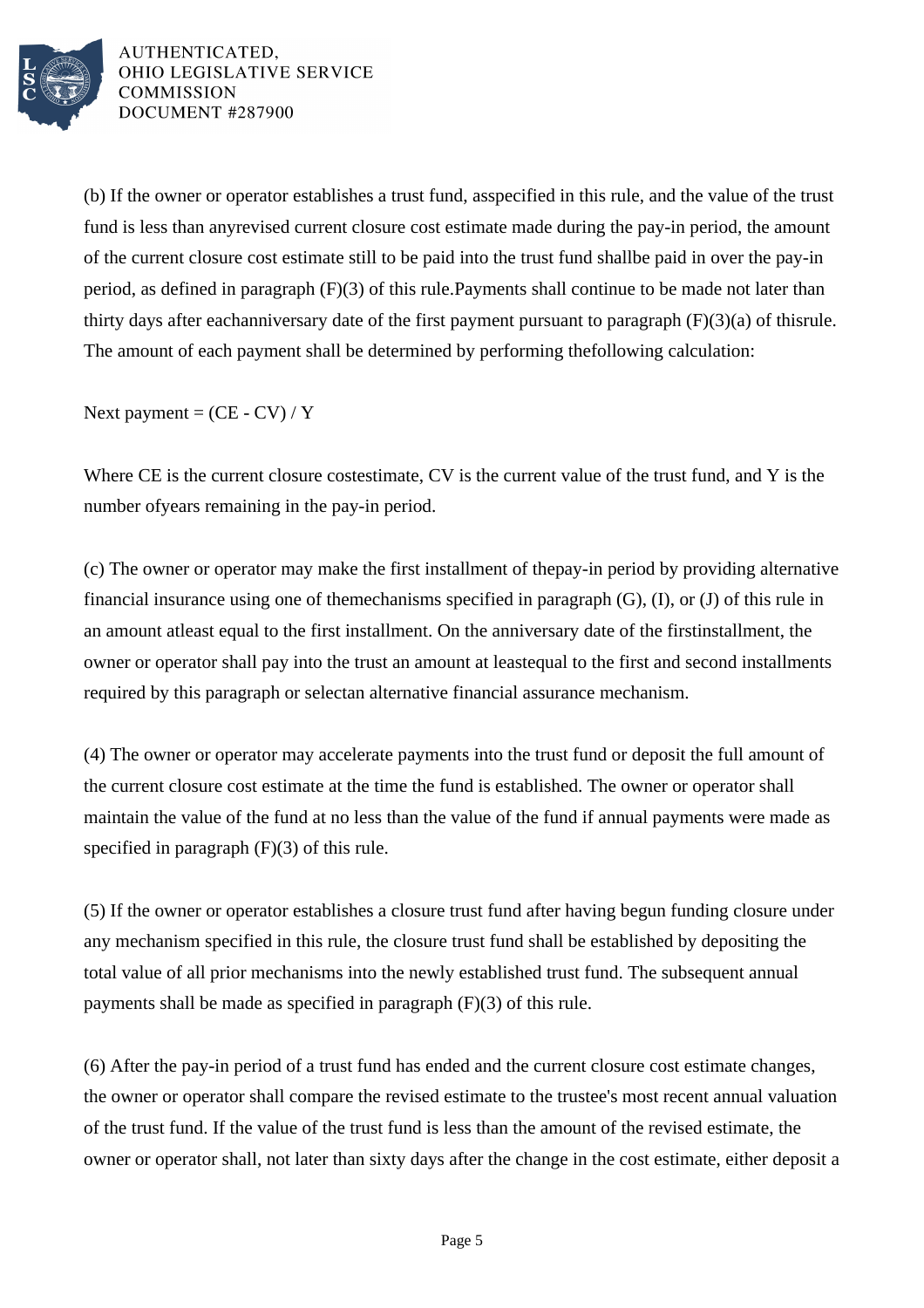

sufficient amount into the trust fund so that the value after payment at least equals the amount of the current closure cost estimate, or obtain alternative financial assurance as specified in this rule to compensate for the difference.

(7) The director shall instruct the trustee to release to the owner or operator such funds as the director specifies in writing after receiving one of the following requests from the owner or operator:

(a) Release of the amount in excess of the current closure cost estimate, if the value of the trust fund is greater than the total amount of the current closure cost estimate.

(b) Release of the amount in the trust fund that exceeds the amount required as a result of such substitution, if the owner or operator substitutes any of the alternative financial assurance mechanisms specified in this rule for all or part of the trust fund.

(8) Reimbursement for closure at solid waste facilities. After beginning closure the owner or operator, or any other person authorized by the owner, operator, or director to perform closure, may request reimbursement for closure expenditures by submitting itemized bills to the director. After receiving itemized bills for closure activities, the director shall determine whether the closure expenditures are in accordance with the closure/post-closure plan, permit or registration requirements, or applicable rules, or are otherwise justified, and if so, shall instruct the trustee to make reimbursement in such amounts as the director specifies in writing. If the director determines that the cost of closure will be greater than the value of the trust fund, the director may withhold reimbursement of such amounts as the director deems prudent until the director determines, in accordance with paragraph (O) of this rule, that the owner or operator is no longer required to maintain financial assurance for closure of the facility.

(9) The owner or operator may request reimbursement from the scrap tire transporter trust fund as follows:

(a) When the requirements of paragraph  $(O)$  of this rule have been met.

(b) To remove and properly dispose of scrap tires that have been open dumped by the scrap tire transporter.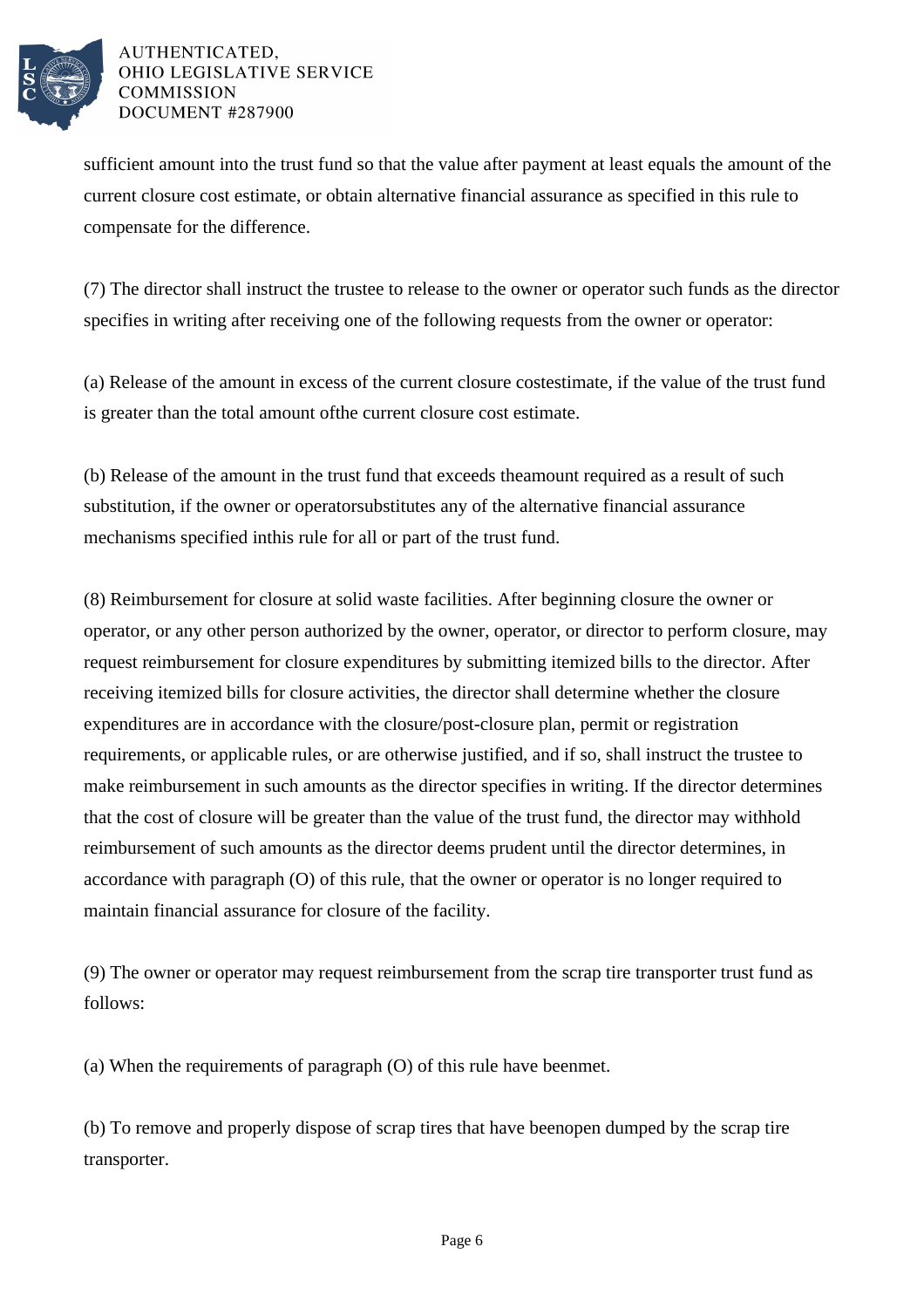

 $(c)$  To comply with rule 3745-27-79 of the Administrative Code.

(d) To cover the owner or operator's liability for sudden, accidental occurrences that result in damage or injury to persons or property or to the environment.

(e) For expenditures specified in this rule that may be reimbursed by submitting itemized bills to the director. After receiving itemized bills, the director shall determine whether the expenditures are authorized by this rule and are in accordance with the applicable requirements of Chapter 3745-27 of the Administrative Code, or are otherwise justified, and if so, shall instruct the trustee to make reimbursement in such amounts as the director specifies in writing. If the director has reason to believe that the value of the trust fund will be insufficient to cover the cost of the required activities, the director may withhold reimbursement of such amounts as the director deems prudent until the director determines, in accordance with  $\beta$  paragraph (O) of this rule, that the owner or operator is no longer required to maintain scrap tire transporter financial assurance.

(10) The director may agree to termination of trust when one of the following occurs:

(a) The owner or operator substitutes alternative financial assurance for closure as specified in this rule.

(b) The director notifies the owner or operator, in accordance with paragraph (O) of this rule, that the owner or operator is no longer required by this rule to maintain financial assurance for closure of the facility or for a scrap tire transporter.

(G) Surety bond guaranteeing payment into a closure trust fund.

(1) The owner or operator may satisfy the requirements of this rule by obtaining a surety bond that conforms to the requirements of this paragraph and by delivering the originally signed bond to the director by certified mail or any other form of mail accompanied by a receipt within the time period outlined in paragraphs  $(A)$  and  $(B)$  of this rule and by submitting a copy of the bond into the operating record in accordance with rule 3745-27-09 of the Administrative Code, if applicable. The surety company issuing the bond shall at a minimum be among those listed as acceptable sureties on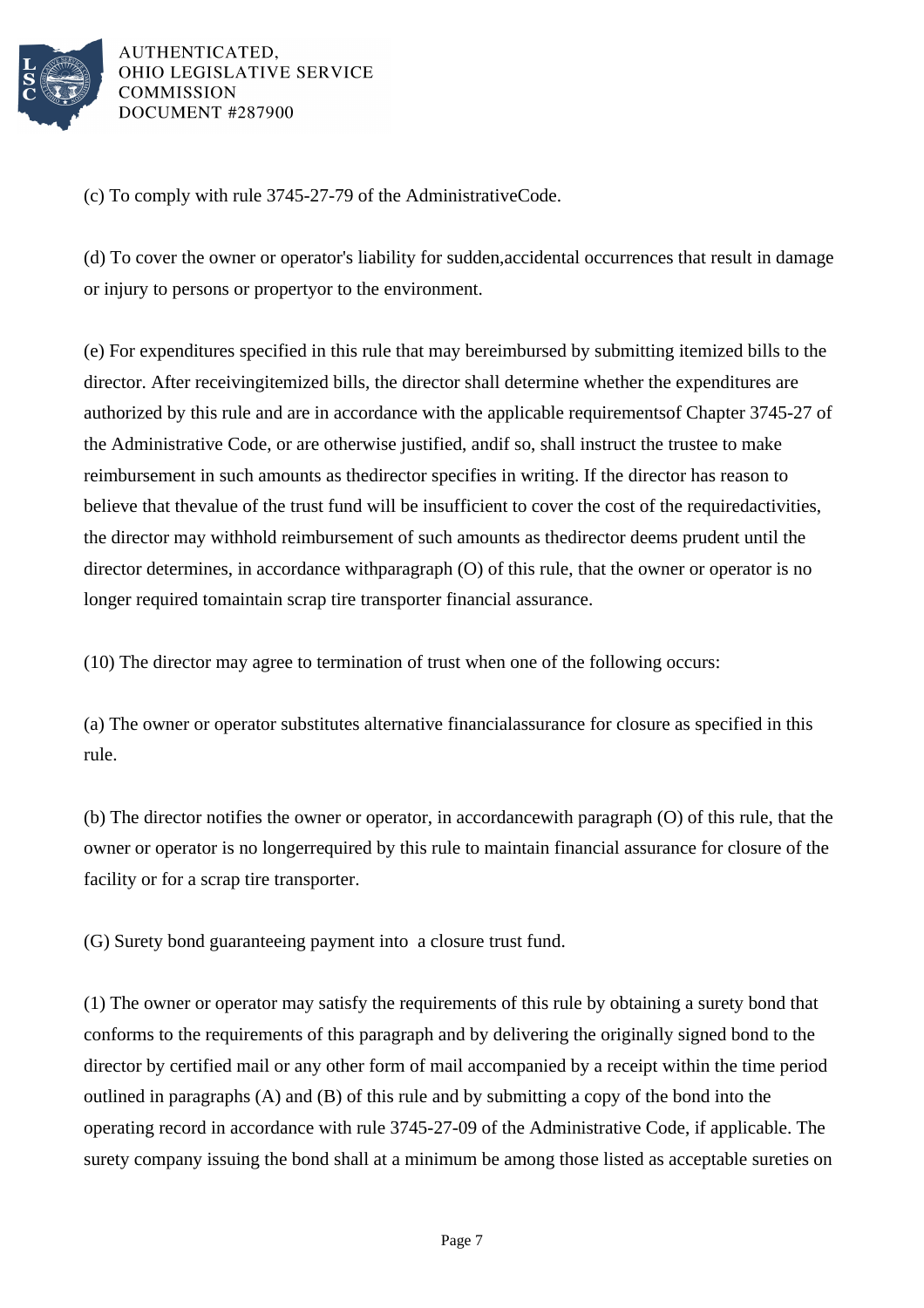

federal bonds in the most recent listing of approved sureties as published by the U.S. department of the treasury.

(2) The wording of the surety bond shall be identical to the wording specified in paragraph (B) of rule 3745-27-17 of the Administrative Code on forms prescribed by the director.

(3) The owner or operator who uses a surety bond to satisfy the requirement of this rule shall also establish a standby trust fund not later than when the bond is obtained. Under the terms of the surety bond, all payments made thereunder will be deposited by the surety directly into the standby trust fund in accordance with instructions from the director. This standby trust fund shall meet paragraph (F) of this rule, except as follows:

(a) An originally signed duplicate of the trust agreement shall be delivered to the director with the surety bond and a copy shall be placed in the operating record in accordance with rule 3745-27-09 of the Administrative Code, if applicable.

(b) Until the standby trust fund is funded, pursuant to the requirements of this rule, the following are not required:

(i) Payments into the trust fund as specified in paragraph  $(F)$  of this rule.

(ii) Revisions of "Schedule A" of the trust agreement to show current closure cost estimate or scrap tire transporter closure cost estimate.

(iii) Annual valuations as required by the trust agreement.

(iv) Notices of nonpayment as required by the trust agreement.

(4) The bond shall guarantee that the surety will become liable on the bond obligation unless the owner or operator does one of the following, as applicable:

(a) Funds the standby trust fund in an amount equal to the penal sum of the bond before the beginning of closure of the facility.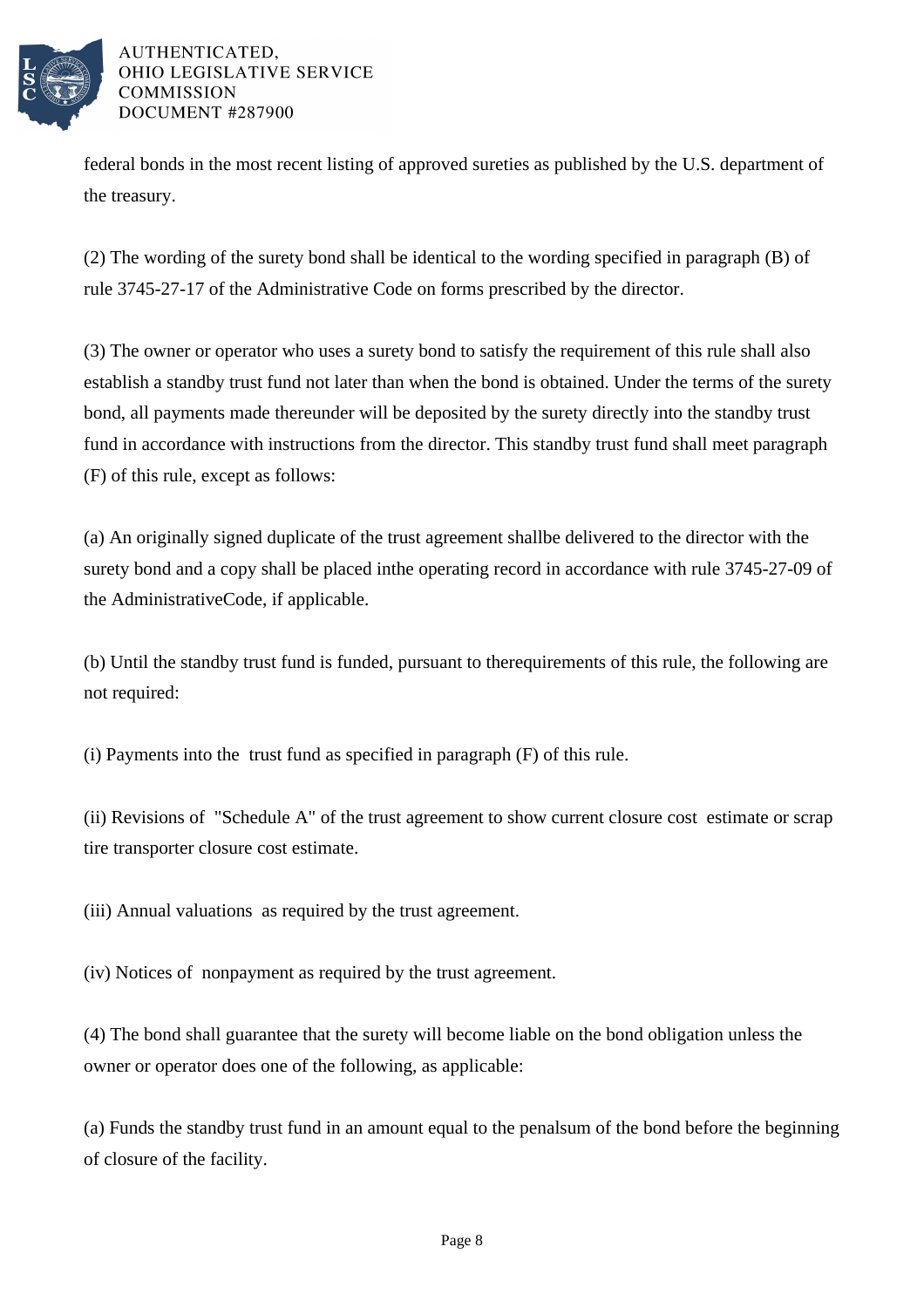

(b) For a solid waste facility, funds the standby trust fund in an amount equal to the penal sum not later than fifteen days after a mandatory closure in accordance with the closure/post-closure care plan, permit or registration requirements, and applicable rules.

(c) For a scrap tire transporter, funds the standby trust fund in an amount equal to the penal sum of the bond in accordance with the following, as applicable:

(i) Before the registration certificate issued to the scrap tire transporter has expired and a renewal registration has not been applied for in the manner prescribed in this chapter.

(ii) Not later than fifteen days after the denial of a renewal registration certificate applied for by the owner or operator.

(iii) Not later than fifteen days after the suspension or revocation of the registration certificate issued to the owner or operator.

(d) Not later than ninety days after both the owner or operator and the director receive notice of cancellation of the bond from the surety, provides alternative financial assurance as specified in this rule and obtains the director's written approval of the alternative financial assurance provided.

(5) Under the terms of the bond, the surety shall become liable on the bond obligation when the owner or operator fails to perform as guaranteed by the bond.

(6) The penal sum of the bond shall be in an amount at least equal to the current closure cost estimate except as provided in paragraph (M) of this rule.

(7) Whenever the current closure cost estimate increases to an amount greater than the penal sum of the bond, the owner or operator shall, not later than sixty days after the increase in the estimate, either cause the penal sum of the bond to be increased to an amount at least equal to the current closure cost estimate and submit evidence of such increase to the director, and into the operating record in accordance with rule 3745-27-09 of the Administrative Code, if applicable, or obtain alternative financial assurance, as specified in this rule, to compensate for the increase. Whenever the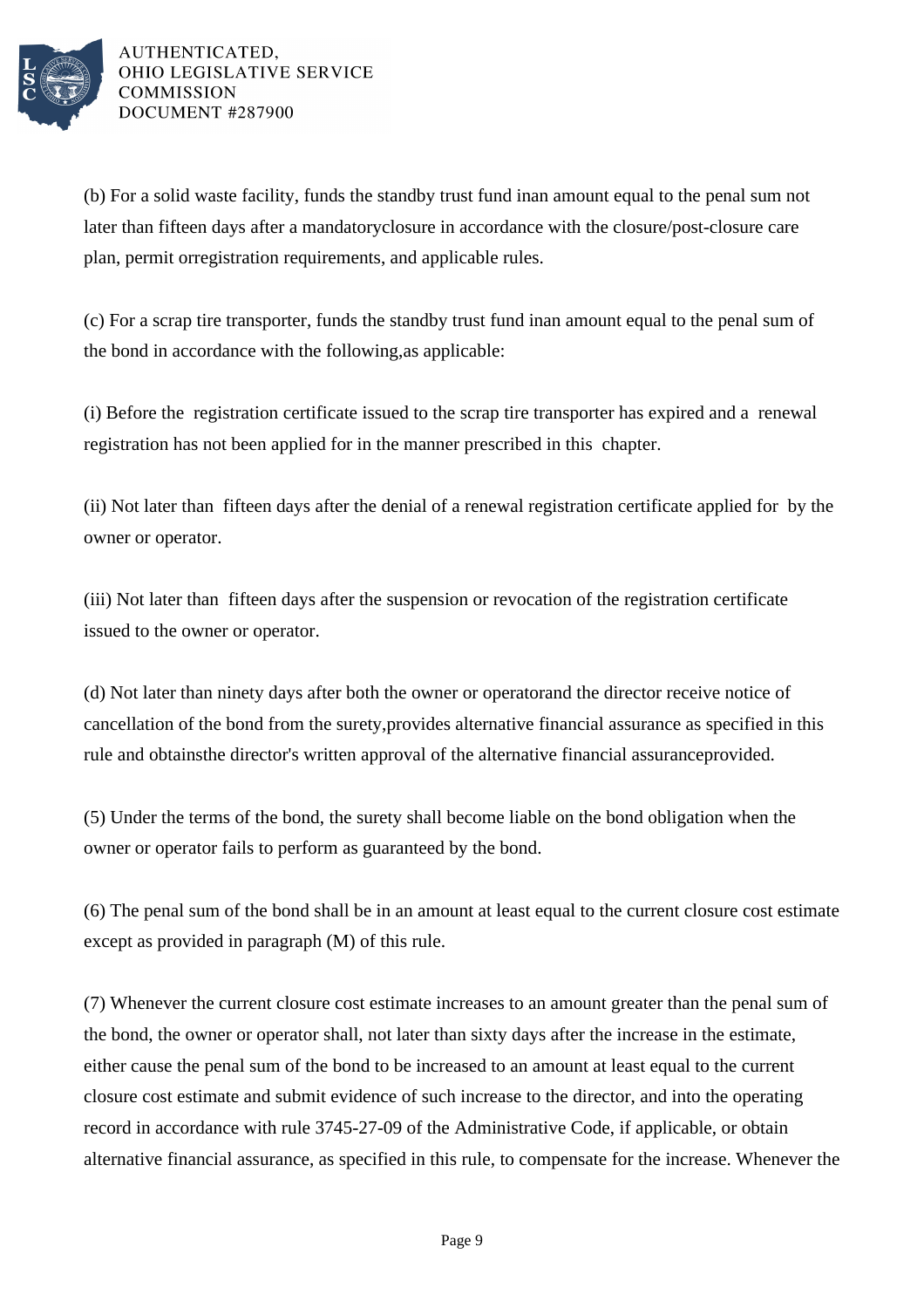

current closure cost estimate decreases, the penal sum may be reduced to the amount of the current closure cost estimate following written approval by the director. Notice of an increase or a proposed decrease in the penal sum shall be sent to the director not later than sixty days after the change.

(8) Under the terms of the bond, the bond shall remain in force unless the surety sends written notice of cancellation by certified mail or any other form of mail accompanied by a receipt to the owner or operator and to the director. Cancellation cannot occur, however, during the one hundred twenty day period beginning on the first day that both the owner or operator and the director have received the notice of cancellation, as evidenced by the return receipts.

(9) The owner or operator may cancel the bond if the director has given prior written consent. The director shall provide such written consent to the surety bond company when one of the following occurs:

(a) The owner or operator substitutes alternative financial assurance for closure of a facility or for a scrap tire transporter as specified in this rule.

(b) The director notifies the owner or operator, in accordance with paragraph  $(0)$  of this rule that the owner or operator is no longer required to maintain financial assurance for closure of a facility or for a scrap tire transporter.

(H) Surety bond guaranteeing performance of closure.

(1) The owner or operator may satisfy the requirements of this rule by obtaining a surety bond which conforms to the requirements of this paragraph and by delivering the originally signed bond to the director within the time period outlined in paragraphs  $(A)$  and  $(B)$  of this rule and by submitting a copy of the surety bond into the operating record of the facility in accordance with rule 3745-27-09 of the Administrative Code, if applicable. The surety company issuing the bond shall at a minimum be among those listed as acceptable sureties on federal bonds in the most recent listing of approved sureties as published by the U.S. department of the treasury.

(2) The wording of the surety bond shall be identical to the wording specified in paragraph  $(C)$  of rule 3745-27-17 of the Administrative Code on forms prescribed by the director.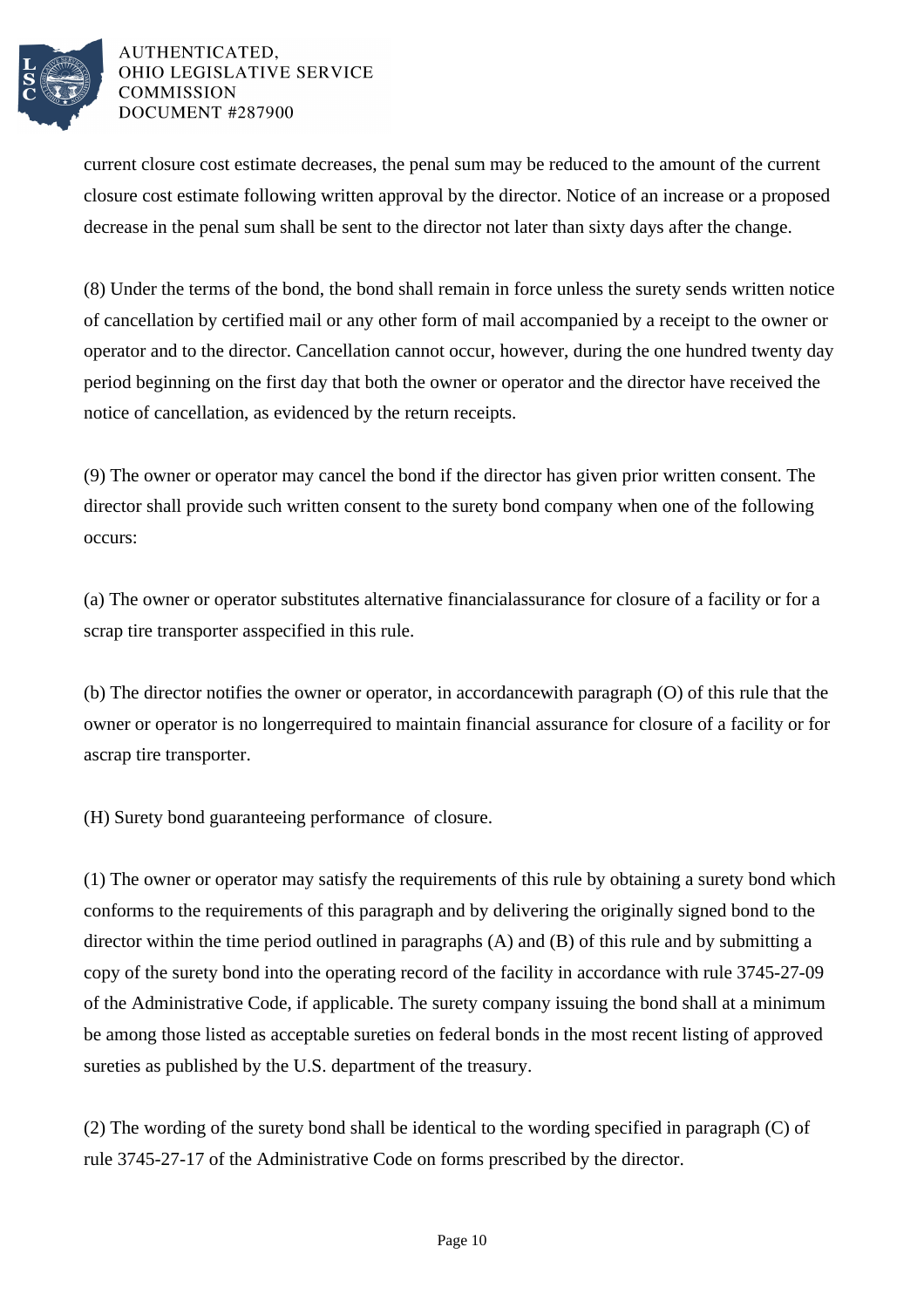

(3) The owner or operator who uses a surety bond to satisfy the requirements of this rule shall also establish a standby trust fund. Under the terms of the surety bond, all payments made thereunder will be deposited by the surety directly into the standby trust fund in accordance with instructions from the director. This standby trust fund shall meet paragraph  $(F)$  of this rule except as follows:

(a) An originally signed duplicate of the trust agreement shall be delivered to the director with the surety bond, and a copy shall be placed in the operating record in accordance with rule 3745-27-09 of the Administrative Code, if applicable.

(b) Unless the standby trust fund is funded pursuant to this rule, the following are not required:

(i) Payments into the trust fund as specified in paragraph  $(F)$  of this rule.

(ii) Revisions of "Schedule A" of the trust agreement to show current closure cost estimate or the scrap tire transporter cost estimate.

(iii) Annual valuations as required by the trust agreement.

(iv) Notices of nonpayment as required by the trust agreement.

(4) The bond shall guarantee that the surety will become liable on the bond obligation unless the owner or operator does one of the following, as applicable:

(a) For a solid waste facility, performs closure in accordance with the closure/post-closure plan, permit or registration requirements, and applicable rules.

(b) For a scrap tire transporter, the following, as applicable:

(i) Removes and properly disposes of any scrap tires in the scrap tire transporter's possession or which have been open dumped by the scrap tire transporter.

(ii) Complies with the requirements of rule 3745-27-79 of the Administrative Code.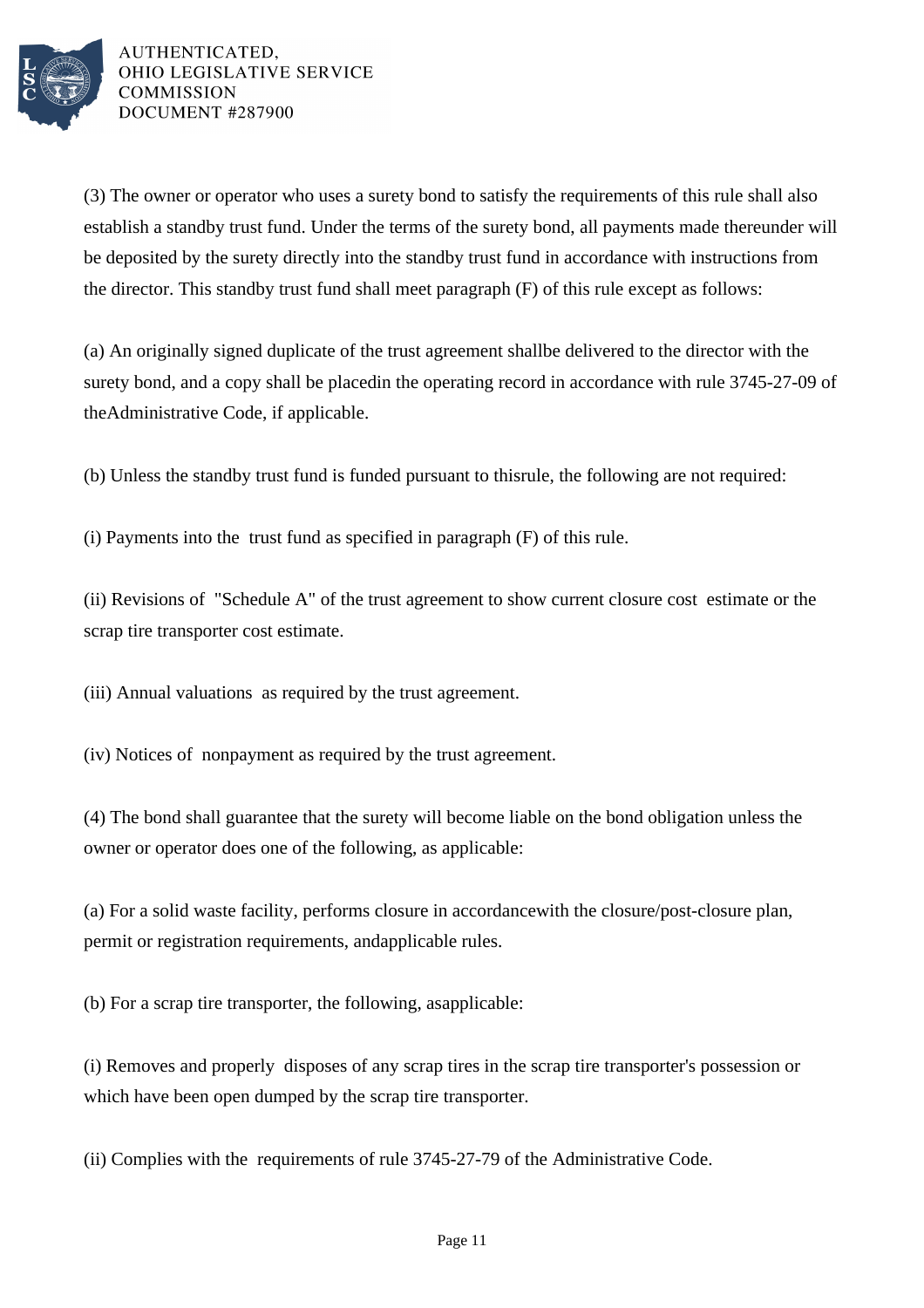

(iii) Provides coverage for the owner or operator's liability for sudden, accidental occurrences that result in damage or injury to persons or property or to the environment.

(c) Provides alternative financial assurance as specified in this rule and obtains the director's written approval of the alternative financial assurance provided not later than ninety days after both the owner or operator and the director receive notice of cancellation of the bond from the surety.

(5)

(a) Under the terms of the bond, the surety will become liable on the bond obligation when the owner or operator fails to perform as guaranteed by the bond. Following a determination by the director that the owner or operator of the solid waste facility has failed to perform closure activities in accordance with the closure/post-closure care plan, permit or registration requirements, and applicable rules, the surety shall perform closure in accordance with the closure/post-closure care plan, permit or registration requirements, and applicable rules, or will deposit the amount of the penal sum into the standby trust fund.

(b) In the case of a scrap tire transporter, following a determination by the director that the owner or operator has failed to perform the activities specified in paragraph  $(H)(4)(b)$  of this rule, the surety shall perform the activities specified in paragraph  $(H)(4)(b)$  of this rule, or will deposit the amount of the penal sum into the standby trust fund.

(6) The penal sum of the bond shall be in an amount at least equal to the current closure cost estimate or the scrap tire transporter cost estimate.

(7) Whenever the current closure cost estimate increases to an amount greater than the penal sum of the bond, the owner or operator shall, not later than sixty days after the increase in the estimate, either cause the penal sum of the bond to be increased to an amount at least equal to the current closure cost estimate and submit evidence of such increase to the director, and into the operating record in accordance with rule 3745-27-09 of the Administrative Code, if applicable, or obtain alternative financial assurance, as specified in this rule, to compensate for the increase. Whenever the current closure cost estimate decreases, the penal sum may be reduced to the amount of the current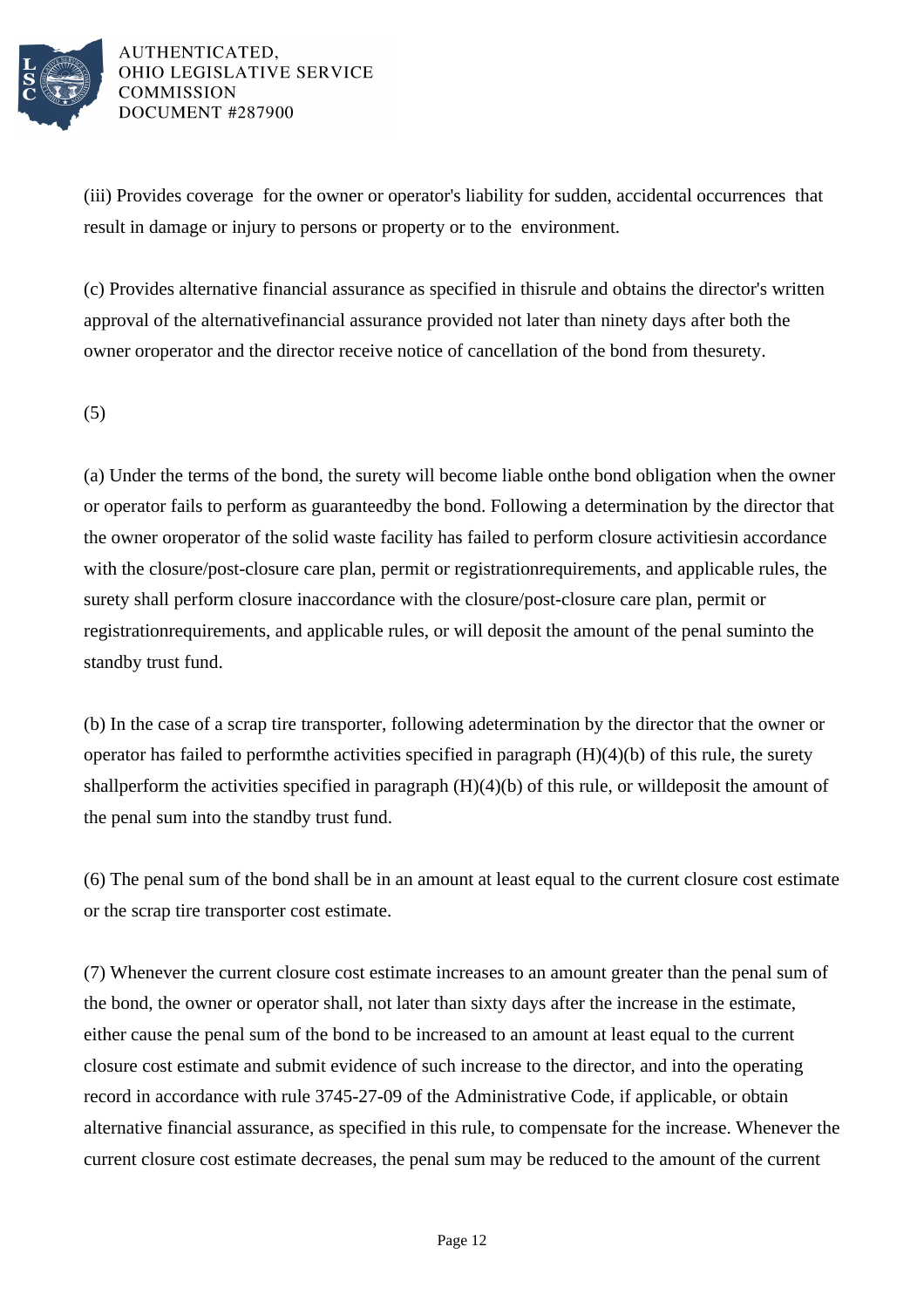

closure cost estimate following written approval by the director. Notice of an increase or a proposed decrease in the penal sum shall be sent to the director by certified mail or any other form of mail accompanied by a receipt not later than sixty days after the change.

(8) Under the terms of the bond, the bond shall remain in force unless the surety sends written notice of cancellation by certified mail or any other form of mail accompanied by a receipt to the owner or operator and to the director. Cancellation cannot occur, however, during the one hundred twenty day period beginning on the first day that both the owner or operator and the director have received the notice of cancellation as evidenced by the return receipts.

(9) The owner or operator may cancel the bond if the director has given prior written consent. The director shall provide such written consent to the surety bond company when one of the following occurs:

(a) The owner or operator substitutes alternative financial assurance for closure of a facility or for a scrap tire transporter as specified in this rule.

(b) The director notifies the owner or operator, in accordance with paragraph  $(O)$  of this rule, that the owner or operator is no longer required by this rule to maintain financial assurance for closure of a facility or for a scrap tire transporter.

(10) The surety shall not be liable for deficiencies in the completion of closure of a facility or scrap tire transporter by the owner or operator after the owner or operator has been notified by the director, in accordance with this rule, that the owner or operator is no longer required to maintain financial assurance for closure of a facility or for a scrap tire transporter.

(I) Closure letter of credit.

(1) The owner or operator may satisfy the requirements of this rule by obtaining an irrevocable standby letter of credit ("letter of credit") which conforms to the requirements of this paragraph and by having the originally signed letter of credit delivered to the director by certified mail or any other form of mail  $a$ ccompanied by a receipt within the time period outlined in paragraphs (A) and (B) of this rule and by submitting a copy of the letter of credit into the operating record of the facility in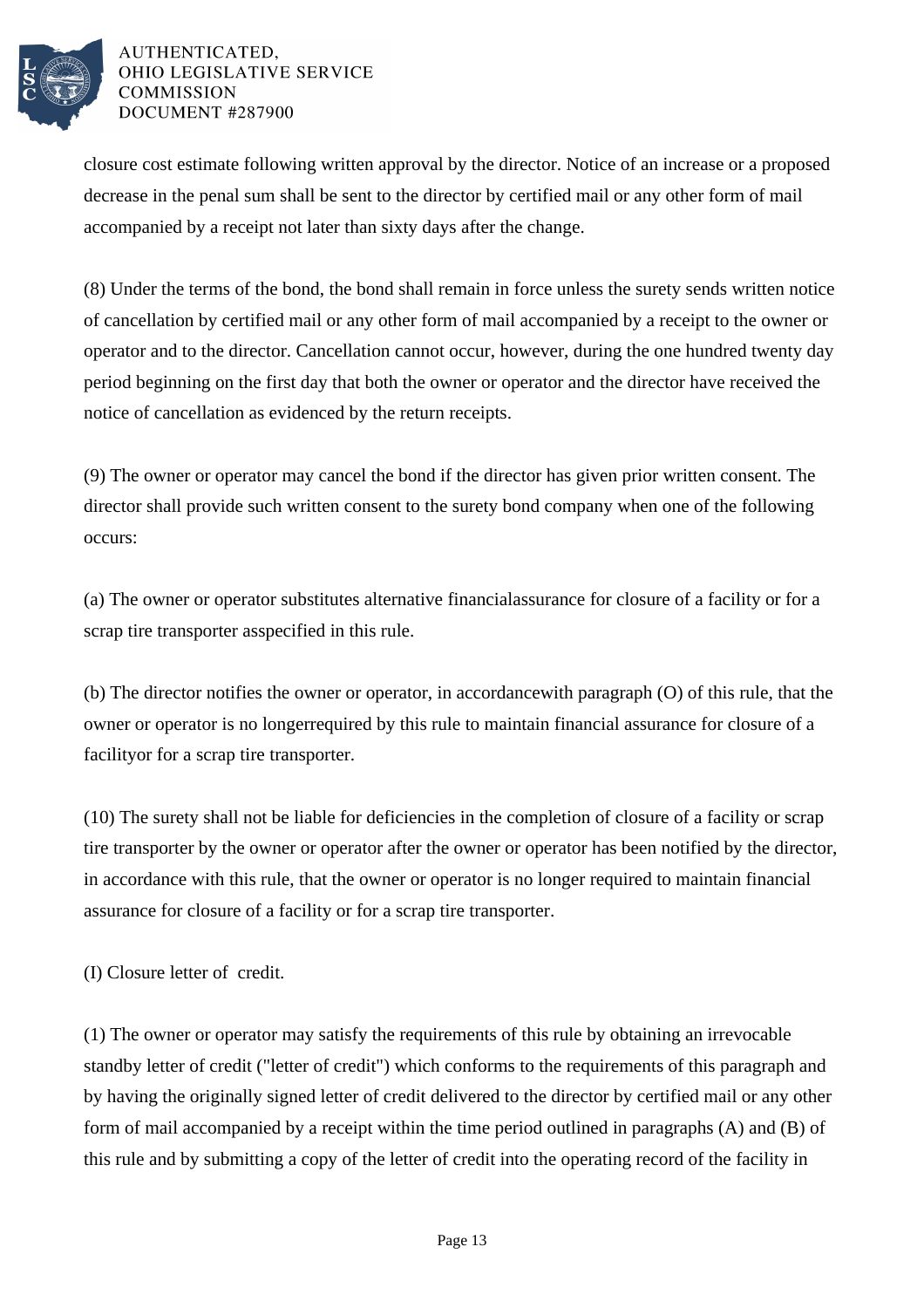

accordance with rule 3745-27-09 of the Administrative Code, if applicable. The issuing institution shall be an entity which has the authority to issue letters of credit and whose letter of credit operations are regulated and examined by a federal or state agency.

(2) The wording of the letter of credit shall be identical to the wording specified in paragraph (D) of rule 3745-27-17 of the Administrative Code on forms prescribed by the director.

(3) An owner or operator who uses a letter of credit to satisfy the requirements of this rule shall also establish a standby trust fund. Under the terms of the letter of credit, all amounts paid pursuant to a draft by the director shall be deposited promptly and directly by the issuing institution into the standby trust fund in accordance with instructions from the director. The standby trust fund shall meet the requirements of the trust fund specified in paragraph  $(F)$  of this rule, except as follows:

(a) An originally signed duplicate of the trust agreement shall be delivered to the director with the letter of credit, and a copy shall placed in the operating record in accordance with rule 3745-27-09 of the Administrative Code, if applicable.

(b) Unless the standby trust fund is funded pursuant to this rule, the following are not required:

 $(i)$  Payments into the trust fund as specified in paragraph  $(F)$  of this rule.

(ii) Updating of "Schedule A" of the trust agreement to show current closure cost estimate or the scrap tire transporter closure cost estimate.

(iii) Annual valuations as required by the trust agreement.

(iv) Notices of nonpayment as required by the trust agreement.

(4) The letter of credit shall be accompanied by a letter from the owner or operator referring to the letter of credit by number, issuing institution, and date, and providing the following information: the names and addresses of the solid waste facility and the owner and the operator and the amount of funds assured for closure of the facility by the letter of credit or in the case of scrap tire transporters, the name and address of the owner and the operator.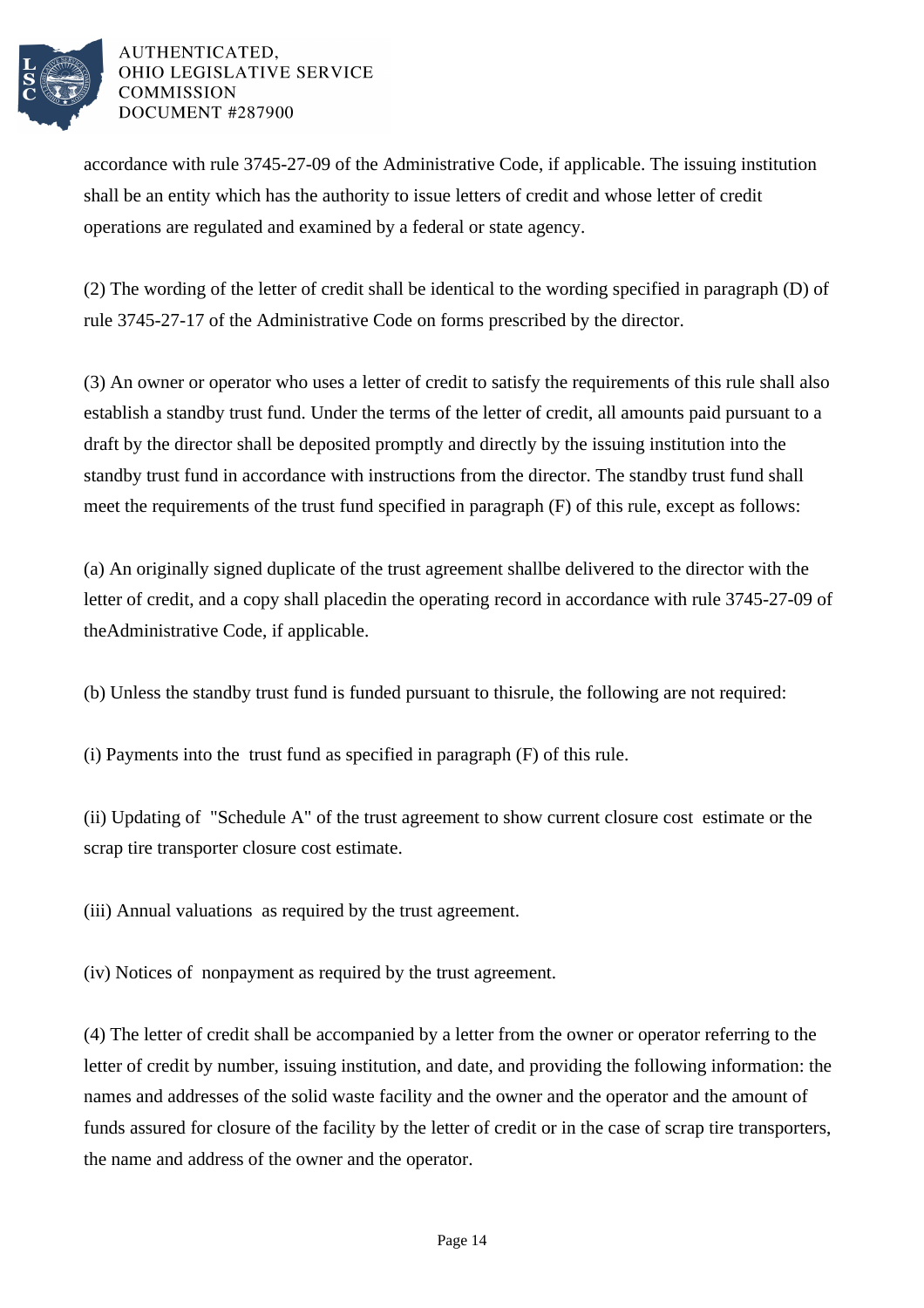

(5) The letter of credit shall be irrevocable and issued for a period of at least one year. The letter of credit shall provide that the expiration date will be automatically extended for a period of at least one year unless, at least one hundred twenty days prior to the current expiration date, the issuing institution notifies both the owner and operator and the director by certified mail or any other form of mail accompanied by a receipt of a decision not to extend the expiration date. Under the terms of the letter of credit, the one hundred twenty day period shall begin on the day when both the owner or operator and the director have received the notice, as evidenced by the return receipts.

(6) The letter of credit shall be issued in an amount at least equal to the current closure cost estimate, or the scrap tire transporter closure cost estimate except as provided in paragraph (M) of this rule.

(7) Whenever the current closure cost estimate increases to an amount greater than the amount of the credit, the owner or operator shall, not later than sixty days after the increase, either cause the amount of the credit to be increased to an amount at least equal to the current closure cost estimate and submit evidence of such increase to the director and into the operating record in accordance with rule 3745-27-09 of the Administrative Code, if applicable, or obtain alternative financial assurance, as specified in this rule, to compensate for the increase. Whenever the current closure cost estimate decreases, the letter of credit may be reduced to the amount of the current closure cost estimate following written approval by the director. Notice of an increase or a proposed decrease in the amount of the letter of credit shall be sent to the director by certified mail or any other form of mail accompanied by a receipt not later than sixty days after the change.

(8) Under the terms of the letter of credit, the director may draw on the letter of credit following a determination that the owner or operator has failed to do the following:

(a) For a solid waste facility, perform closure in accordance with the closure/post-closure care plan, permit or registration requirements, and applicable rules.

(b) For a scrap tire transporter the following, as applicable:

(i) Remove and properly dispose of any scrap tires which have been open dumped by the scrap tire transporter.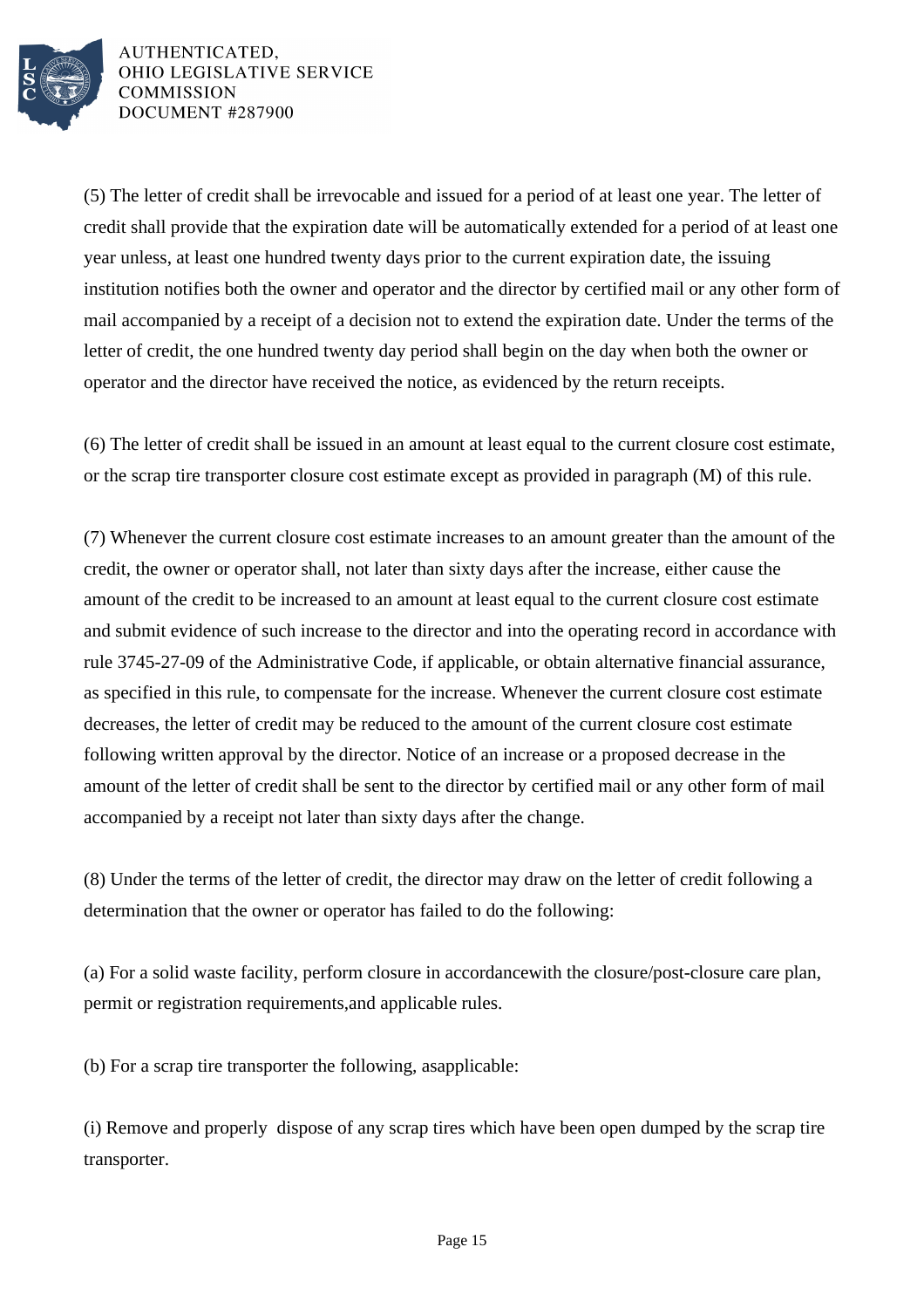

(ii) Comply with rule 3745-27-79 of the Administrative Code.

(iii) To cover the owner or operator's liability for sudden, accidental occurrences that result in damage or injury to persons or property or to the environment.

(c) Provide alternative financial assurance as specified in this rule and obtain written approval of such alternative financial assurance from the director not later than ninety days after the owner and operator and the director have received notice from the issuing institution that it will not extend the letter of credit beyond the current expiration date. The director shall draw on the letter of credit and may delay the drawing if the issuing institution grants an extension of the term of the credit. During the thirty days of any such extension the director shall draw on the letter of credit if the owner or operator has failed to provide alternative financial assurance as specified in this rule and has failed to obtain written approval of such alternative financial assurance from the director.

(9) The director shall return the original letter of credit to the issuing institution for termination when either of the following occur:

(a) The owner or operator substitutes alternative financial assurance for closure of a facility or a scrap tire transporter as specified in this rule.

(b) The director notifies the owner or operator, in accordance with paragraph (O) of this rule, that the owner or operator is no longer required to maintain financial assurance for closure of a facility or a scrap tire transporter.

(J) Closure insurance.

(1) The owner or operator may satisfy the requirements of this rule by obtaining closure insurance which conforms to this paragraph and by submitting an originally signed certificate of such insurance to the director by certified mail or any other form of mail accompanied by a receipt within the time period outlined in paragraphs  $(A)$  and  $(B)$  of this rule, and if the facility is a sanitary landfill facility, by submitting a copy of the certificate of insurance into the operating record in accordance with rule  $3745-27-09$  of the Administrative Code. At a minimum, the insurer shall be licensed to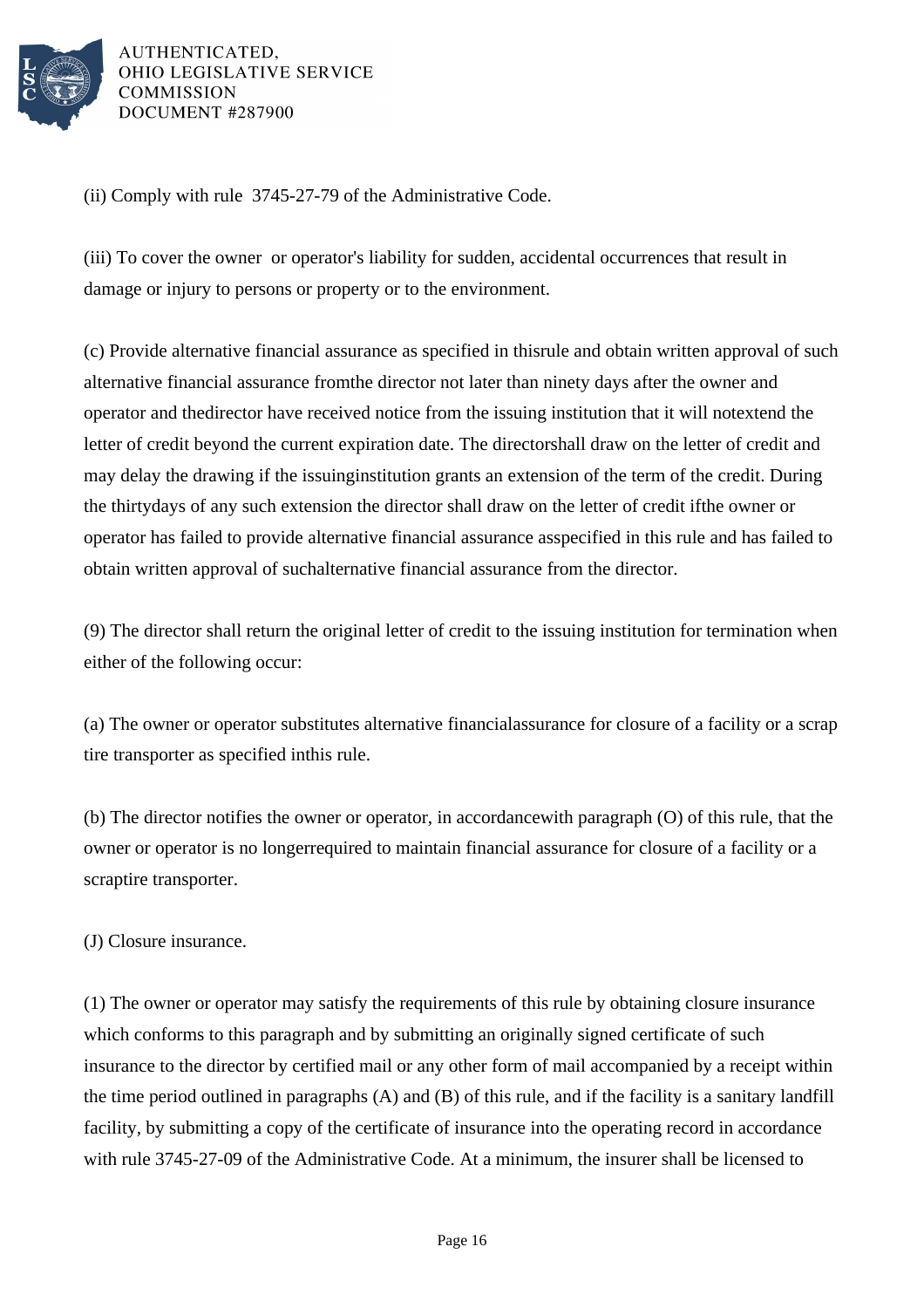

transact the business of insurance, or eligible to provide insurance as an excess or surplus lines insurer, in one or more states.

(2) The wording of the certificate of insurance shall be identical to the wording specified in paragraph (E) of rule 3745-27-17 of the Administrative Code on forms prescribed by the director.

(3) The closure insurance policy shall be issued for a face amount at least equal to the current closure cost estimate or the scrap tire transporter cost estimate, except as provided in paragraph (M) of this rule. Face amount means the total amount the insurer is obligated to pay under the policy. Actual payments by the insurer will not change the face amount, although the insurer's future liability will be lowered by the amount of the payments.

(4) The closure insurance policy shall guarantee that funds will be available to close the facility whenever closure is mandated. The policy shall also guarantee that once closure begins, the insurer will be responsible for paying out funds, up to an amount equal to the face amount of the policy, upon the direction of the director, to such party or parties as the director specifies.

(5) The scrap tire transporter insurance policy shall guarantee that funds will be available to perform the authorized closure activities whenever such activities are mandated. The policy shall also guarantee that once such activities begin, the insurer will be responsible for paying out funds, up to an amount equal to the face amount of the policy, upon the direction of the director, to such party or parties as the director specifies.

(6) Reimbursement for closure. The owner or operator, or any other person authorized by the owner, operator, or director to perform closure, may request reimbursement for closure expenditures by submitting itemized bills to the director. After receiving itemized bills for closure activities, the director shall determine whether the closure expenditures are in accordance with the closure/postclosure care plan, permit or registration requirements, and applicable rules, or are otherwise justified, and if so, shall instruct the insurer to make reimbursement in such amounts as the director specifies in writing. If the director has reason to believe that the cost of closure will be greater than the face amount of the policy, the director may withhold reimbursement of such amounts as the director deems prudent until the director determines, in accordance with paragraph (O) of this rule that the owner or operator is no longer required to maintain financial assurance for closure of the facility or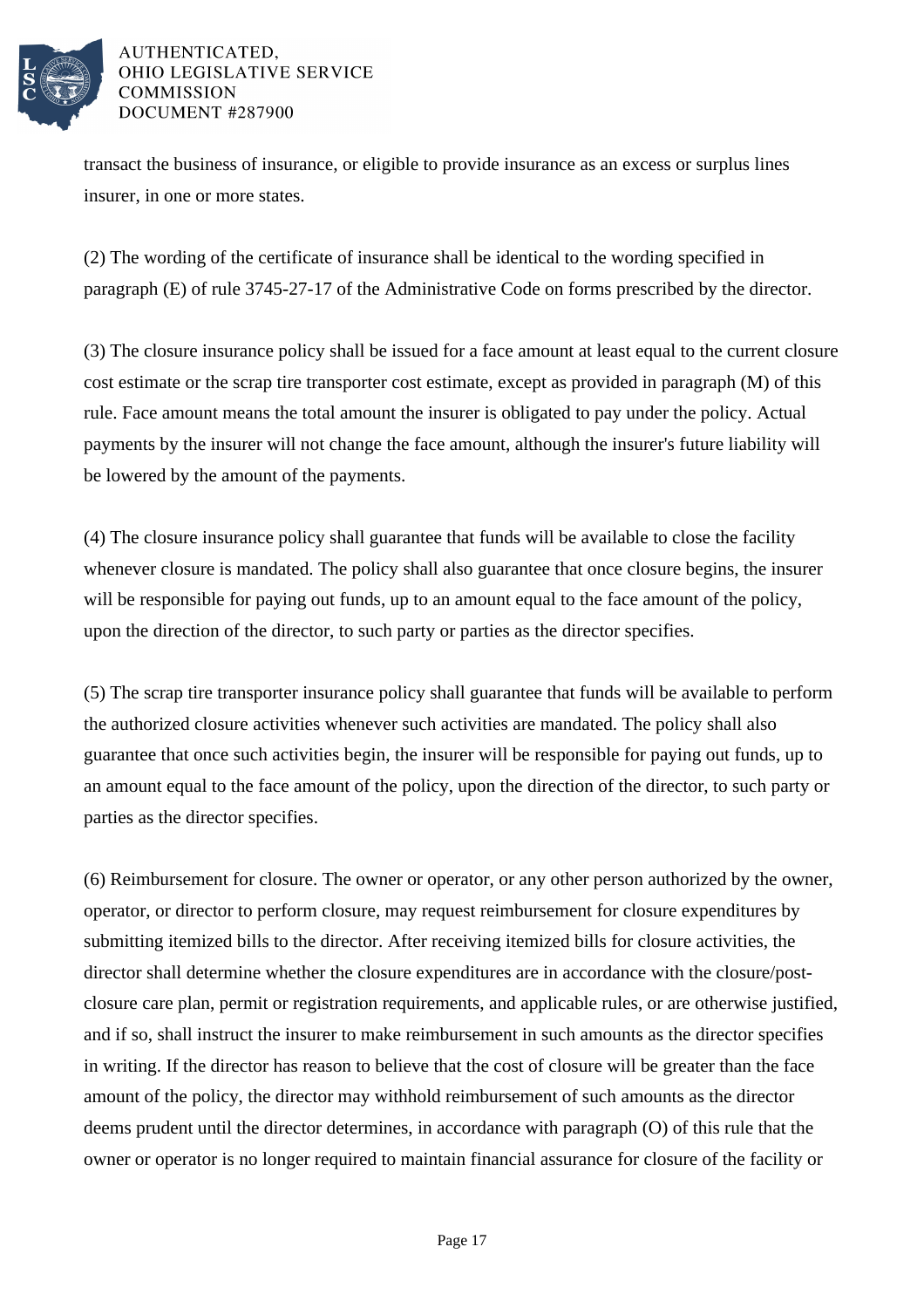

scrap tire transporter.

(7) The owner or operator shall maintain the policy in full force and effect until the director consents to termination of the policy by the owner or operator as specified in paragraph  $(J)(11)$  of this rule. Failure to pay the premium, without substitution of alternative financial assurance as specified in this rule, constitutes a violation of these rules, warranting such remedy as the director deems necessary. Such violation shall be deemed to begin upon receipt by the director of a notice of future cancellation, termination, or failure to renew due to nonpayment of the premium, rather than upon the date of expiration.

(8) Each policy shall contain a provision allowing assignment of the policy to a successor owner or operator. Such assignment may be conditional upon consent of the insurer, provided such consent is not unreasonably refused.

(9) The policy shall provide that the insurer may not cancel, terminate, or fail to renew the policy except for failure to pay the premium. At a minimum, the automatic renewal of the policy shall provide the insured with the option of renewal at the face amount of the expiring policy. If there is a failure to pay the premium, the insurer may elect to cancel, terminate, or fail to renew the policy by sending notice by certified mail or any other form of mail accompanied by a receipt to the owner or operator and to the director. Cancellation, termination, or failure to renew may not occur and the policy will remain in full force and effect, if the following occurs on or before the date of expiration:

(a) For a solid waste facility, any activities required by the closure/post-closure care plan, permit or registration requirements, and applicable rules have not been completed.

(b) For a scrap tire transporter, a determination that the owner or operator has failed to perform the closure activities specified in the registration requirements and applicable rules.

(c) Closure of the facility is ordered by the director or a court of competent jurisdiction, or characterization and remediation in accordance with rule 3745-27-79 of the Administrative Code is ordered by the director or a court of competent jurisdiction.

(d) The owner or operator is named as debtor in a voluntary or involuntary proceeding under title 11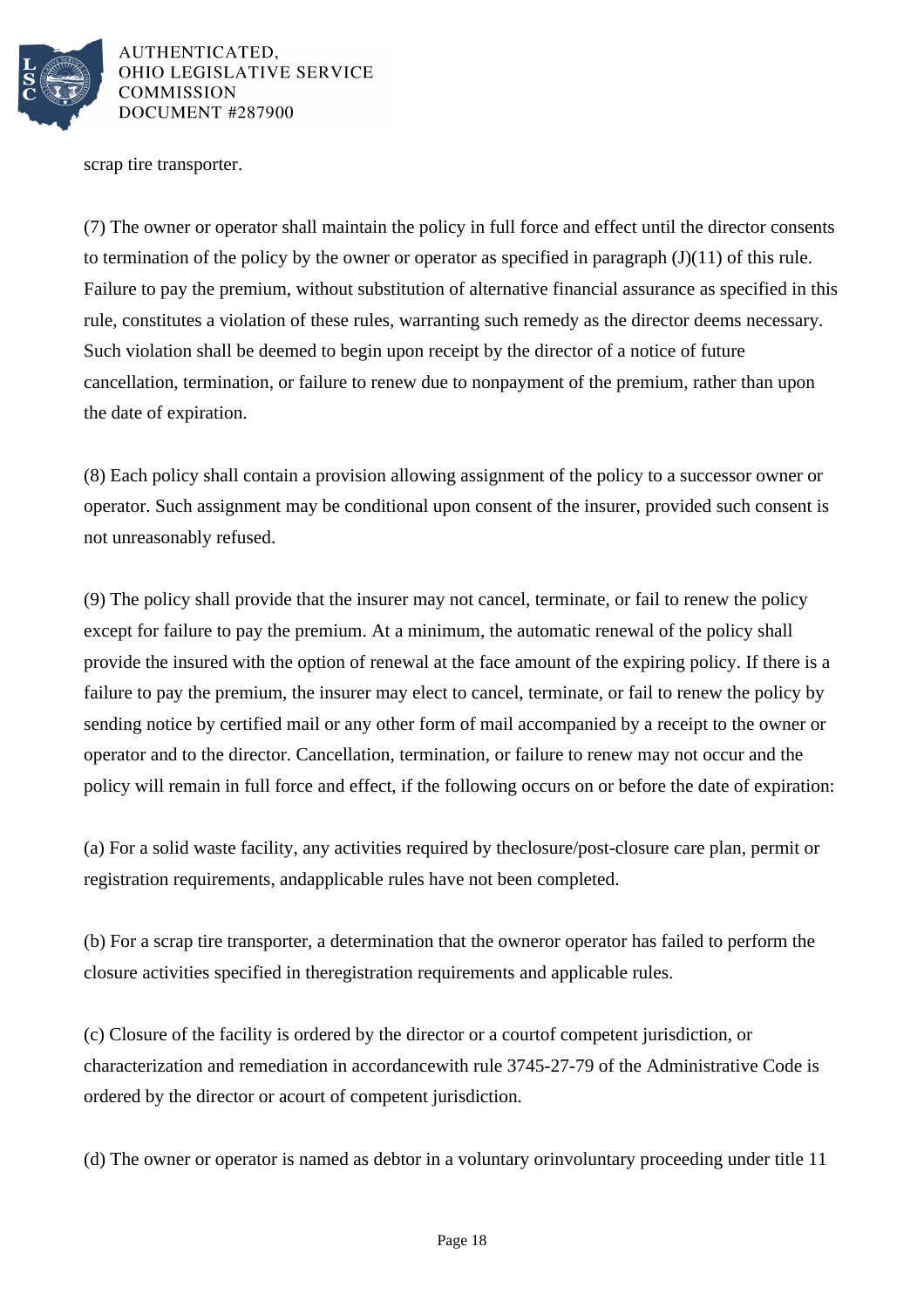

(bankruptcy), U.S. Code.

(e) The premium due is paid.

(10) Whenever the current closure cost estimate increases to an amount greater than the face amount of the policy, the owner or operator shall, not later than sixty days after the increase, either cause the face amount to be increased to an amount at least equal to the current closure cost estimate and submit evidence of such increase to the director, and into the operating record in accordance with rule 3745-27-09 of the Administrative Code, if applicable, or obtain alternative financial assurance as specified in this rule to compensate for the increase. Whenever the current closure cost estimate decreases, the face amount may be reduced to the amount of the current closure cost estimate following written approval by the director.

 $(11)$  The director may give written consent to the owner or operator that owner or operator may terminate the insurance policy when either of the following occurs:

(a) The owner or operator substitutes alternative financial assurance for closure of a facility or a scrap tire transporter as specified in this rule.

(b) The director notifies the owner or operator, in accordance with paragraph (O) of this rule that the owner or operator is no longer required to maintain financial assurance for closure of a facility or a scrap tire transporter.

(K) Financial test and corporate guarantee for closure of a solid waste facility or a scrap tire transporter.

(1) The owner or operator may satisfy this rule by demonstrating that the owner or operator passes a financial test as specified in this paragraph. To pass this test the owner or operator shall demonstrate that less than fifty per cent of the parent corporation's gross revenues are derived from solid waste disposal, solid waste transfer facility operations, or scrap tire transporter, or if there is no parent corporation, the owner or operator shall demonstrate that less than fifty per cent of its gross revenues are derived from solid waste facility, solid waste transfer facility, or scrap tire transporter operations and shall satisfy either of the following: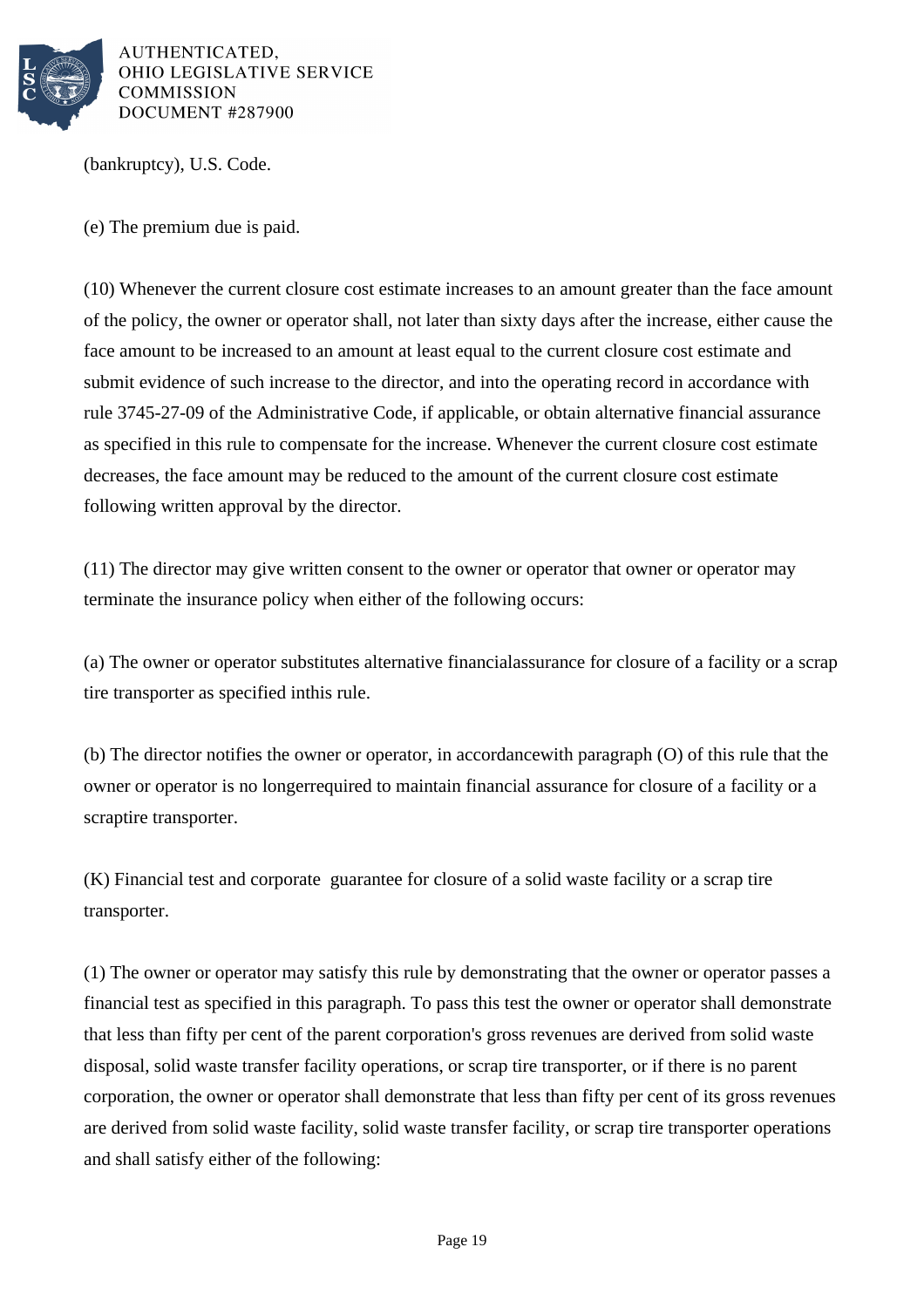

(a) The owner or operator shall have the following:

(i) Satisfaction of at least two of the following ratios: a ratio of total liabilities to net worth less than 2.0; a ratio of the sum of net income plus depreciation, depletion, and amortization minus ten million dollars to total liabilities greater than  $0.1$ ; a ratio of current assets to current liabilities greater than  $1.5$ .

(ii) Net working capital and tangible net worth each at least six times the sum of the current closure and current post-closure care cost estimates, scrap tire transporter closure cost estimates, any corrective measures cost estimates, and any other obligations assured by a financial test.

(iii) Tangible net worth of at least ten million dollars.

(iv) Assets in the United States amounting to at least ninety per cent of total assets or at least six times the sum of the current and current post-closure care cost estimates, scrap tire transporter closure cost estimates, any current corrective measures cost estimates, and any other assured by a financial test.

(b) The owner or operator shall have the following:

(i) Issued a corporate bond for which the owner or operator, as the issuing entity, has not received a current rating of less than BBB as issued by "Standard and Poor's" or Baa as issued by "Moody's." Owners or operators using bonds that are secured by collateral or a guarantee shall meet the minimum rating without that security.

(ii) Tangible net worth at least six times the sum of the current closure and current post-closure care cost estimates, scrap tire transporter closure cost estimates, any corrective measures cost estimates, and any other obligations assured by a financial test.

(iii) Tangible net worth of at least ten million dollars.

(iv) Assets in the United States amounting to at least ninety per cent of total assets or at least six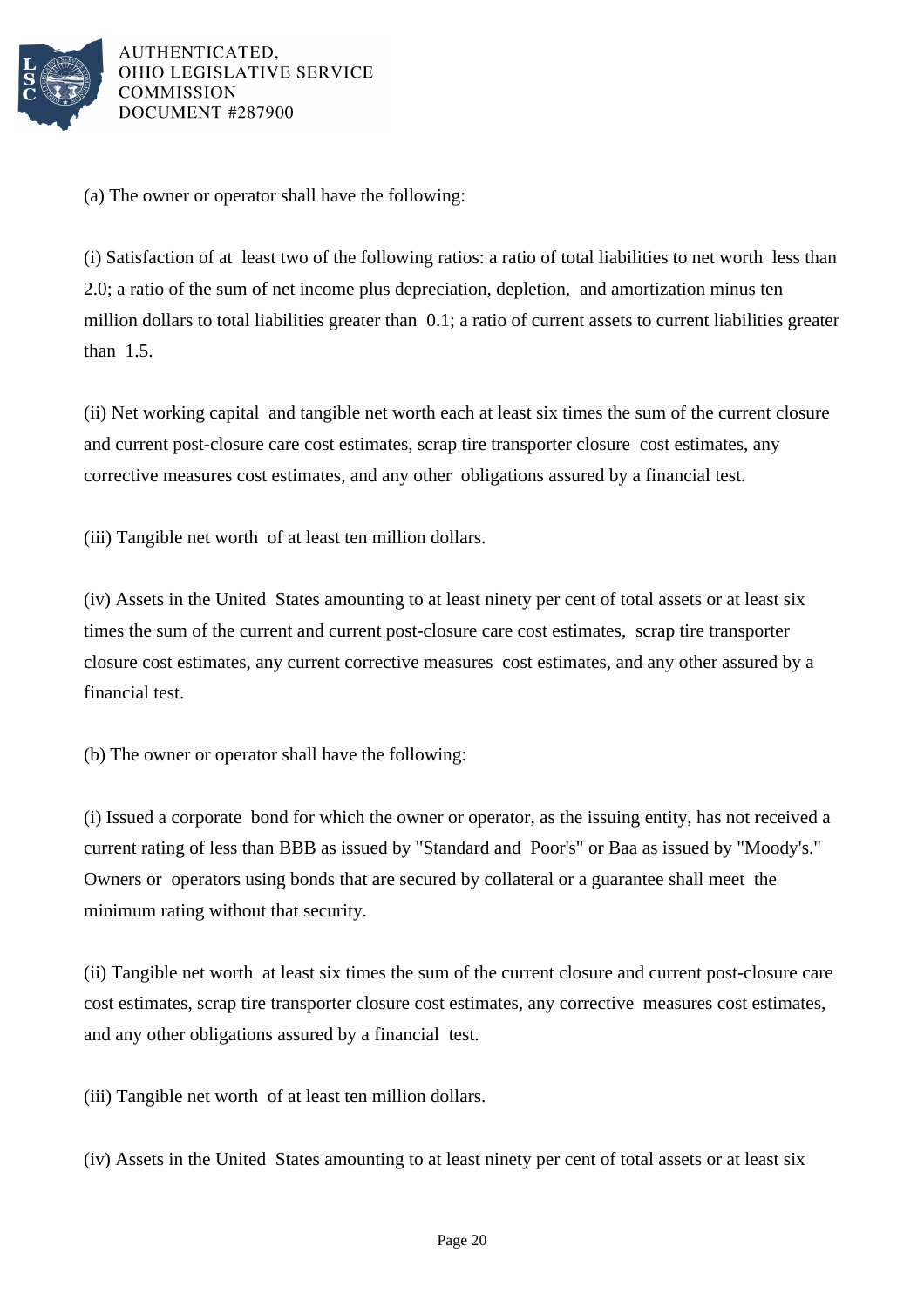

times the sum of the current closure and current post-closure care cost estimates, scrap tire transporter closure cost estimates, any current corrective measures cost estimates, and any other obligations assured by a financial test.

(2) Current closure and current post-closure care cost estimates, scrap tire transporter closure cost estimates, any current corrective measures cost estimates, and any other obligations assured by a financial test as used in paragraph  $(K)(1)$  of this rule refers to the cost estimates required to be shown in the letter from the owner's or operator's chief financial officer.

(3) To demonstrate that requirements of this test are met, the owner or operator shall submit the following items to the director, and into the operating record in accordance with rule 3745-27-09 of the Administrative Code, if applicable:

(a) A letter signed by the owner's or operator's chief financial officer and worded as specified in paragraph (F) of rule 3745-27-17 of the Administrative Code on forms prescribed by the director.

(b) A copy of a report by an independent certified public accountant examining the owner's or the operator's financial statements for the most recently completed fiscal year.

(c) A special report from the owner's or the operator's independent certified public accountant, in the form of an agreed-upon procedures report, to the owner or operator stating the following:

(i) The independent certified public accountant has compared the data which the letter from the chief financial officer specifies as having been derived from the independently audited year-end financial statements for the most recent fiscal year with the amounts in such financial statements.

(ii) In connection with the agreed-upon procedures report, the independent certified public accountant states that the independent certified public accountant agrees the specified data is accurate.

(4) After the initial submission of the items specified in paragraph  $(K)(3)$  of this rule, the owner or operator shall send updated information to the director, and submit updated information into the operating record in accordance with rule 3745-27-09 of the Administrative Code, if applicable, not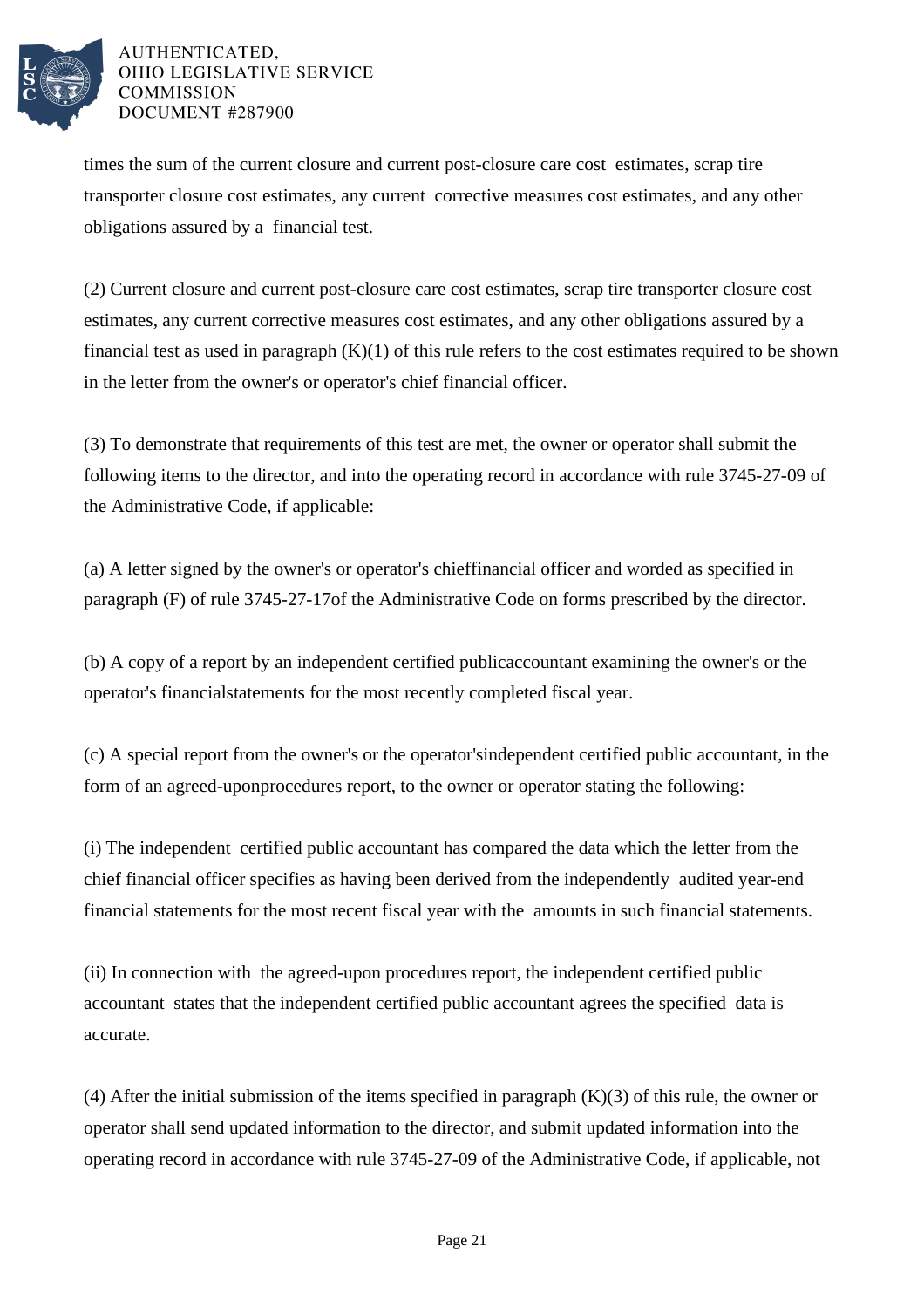

later than ninety days after the close of each succeeding fiscal year. This information shall include all three items specified in paragraph  $(K)(3)$  of this rule.

(5) If the owner or operator no longer meets paragraph  $(K)(1)$  of this rule, notice shall be sent to the director of the intent to establish alternative financial assurance as specified in this rule. The notice must be sent by certified mail or any other form of mail accompanied by a receipt not later than ninety days after the end of the fiscal year for which the year-end financial data show that the owner or operator no longer meets the requirements. A copy of the notice shall also be placed in the operating record, if applicable. The owner or operator shall provide alternative financial assurance not later than one hundred twenty days after the end of such fiscal year.

(6) The director may, based on a reasonable belief that the owner or operator no longer meets paragraph  $(K)(1)$  of this rule, require reports of financial condition at any time from the owner or operator in addition to those specified in paragraph  $(K)(3)$  of this rule. If the director finds, on the basis of such reports or other information, that the owner or operator no longer meets the requirements of paragraph  $(K)(1)$  of this rule, the owner or operator shall provide alternative financial assurance as specified in this rule not later than thirty days after notification of such a finding.

(7) The director may disallow use of this test on the basis of qualifications in the opinion expressed by the independent certified public accountant in the report on examination of the owner's or operator's financial statements. An adverse opinion or disclaimer of opinion will be cause for disallowance. The director shall evaluate other qualifications on an individual basis. The owner or operator shall provide alternative financial assurance as specified in this rule not later than thirty days after notification of the disallowance.

(8) The owner or operator is no longer required to submit the items specified in paragraph  $(K)(3)$  of this rule when either of the following occur:

(a) The owner or operator substitutes alternative financial assurance for closure of a facility or a scrap tire transporter as specified in this rule.

(b) The director notifies the owner or operator, in accordance with paragraph  $(0)$  of this rule that the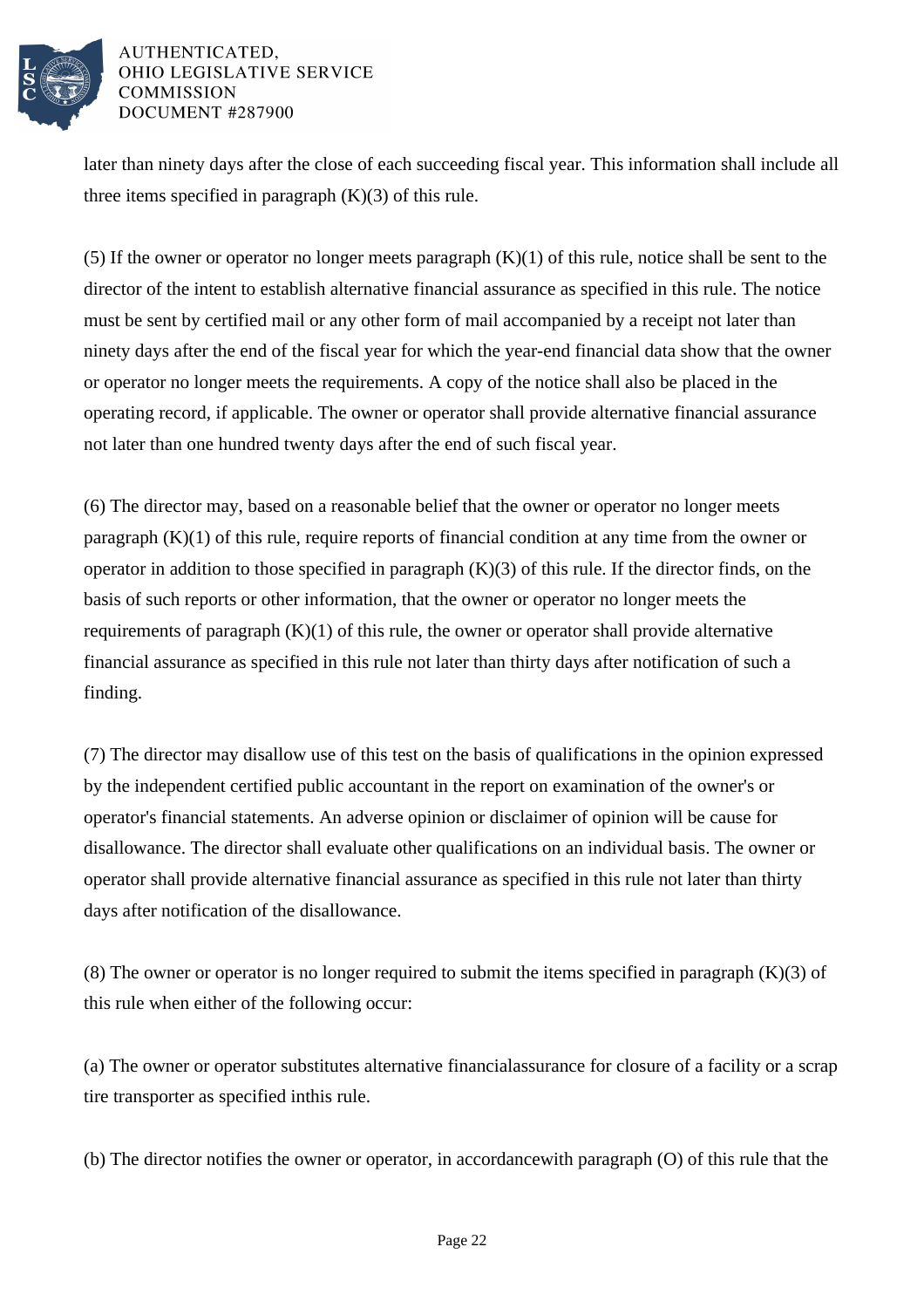

owner or operator is no longer required to maintain financial assurance for closure of a facility or scrap tire transporter.

(9) The owner or operator may meet this rule by obtaining a written guarantee, hereafter referred to as a corporate guarantee. The guarantor shall be the parent corporation of the owner or operator. The guarantor shall meet the requirements for an owner or operator in paragraphs  $(K)(1)$  to  $(K)(7)$  of this rule and shall comply with the terms of the corporate guarantee. The wording of the corporate guarantee shall be identical to the wording specified in paragraph  $(G)$  of rule 3745-27-17 of the Administrative Code on forms prescribed by the director. The corporate guarantee shall accompany the items sent to the director as specified in paragraph  $(K)(3)$  of this rule. The terms of the corporate guarantee shall provide the following:

(a) The owner or operator shall perform closure of a facility or scrap tire transporter provided for by the corporate guarantee in accordance with the closure/post-closure care plan, permit or registration requirements, and applicable rules.

(b) The guarantor shall perform the activities in paragraph  $(K)(9)(a)$  of this rule or shall establish a trust fund in the name of the owner or operator as specified in paragraph  $(F)$  of this rule if the owner or operator fails to perform those activities.

(c) The corporate guarantee shall remain in force unless the guarantor sends notice of cancellation by certified mail or any other form of mail accompanied by a receipt to the owner or operator and to the director. Cancellation may not occur, however, during the one hundred twenty day period beginning on the first day that both the owner or operator and the director have received notice of cancellation, as evidenced by the return receipts.

(d) If the owner or operator fails to provide alternative financial assurance as specified in this rule, and fails to obtain the written approval of such alternative financial assurance from the director not later than ninety days after both the owner or operator and the director have received notice of cancellation of the corporate guarantee from the guarantor, the guarantor shall provide such alternative financial assurance in the name of the owner or operator.

(L) Local government financial test for closure.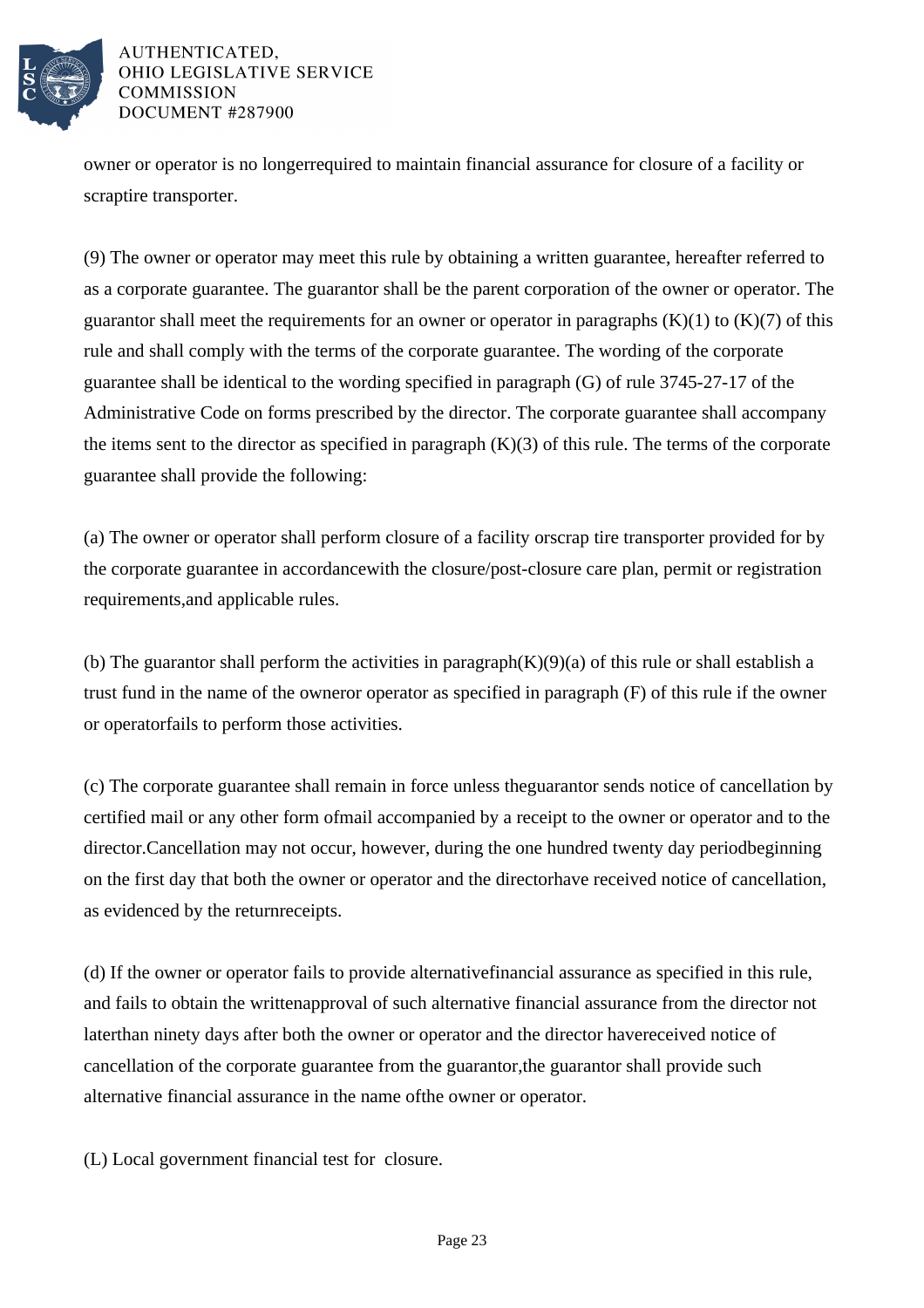

 $(1)$  For the purposes of this rule, "local government" means a subdivision of the state of Ohio including but not limited to a municipal corporation, a county, a township, a single or joint county solid waste management district, or a solid waste management authority.

(2) A local government may satisfy the requirements of this rule by demonstrating that the local government passes a financial test as specified in this paragraph. This test consists of a financial component, a public notice component, and a record-keeping and reporting component. In order to satisfy the financial component of the test, a local government shall meet the following criteria:

(a) A local government's financial statements shall be prepared in accordance with generally accepted accounting principles for local governments available from the financial accounting standards board.

(b) A local government shall not have operated at a deficit equal to five per cent or more of total annual revenue in either of the past two fiscal years.

(c) A local government shall not currently be in default on any outstanding general obligation bonds.

(d) A local government shall not have any outstanding general obligation bonds rated lower than BBB as issued by "Standard and Poor's" or Baa as issued by "Moody's." Local governments using bonds that are secured by collateral or a guarantee shall meet the minimum rating without that security.

 $(3)$  A local government shall satisfy either of the following:

(a) A local government shall demonstrate the following:

(i) A ratio of cash plus marketable securities to total expenditures greater than or equal to  $0.05$ .

(ii) A ratio of annual debt service to total expenditures less than or equal to 0.20.

(iii) A ratio of long term debt issued and outstanding to capital expenditures less than or equal to 2.00.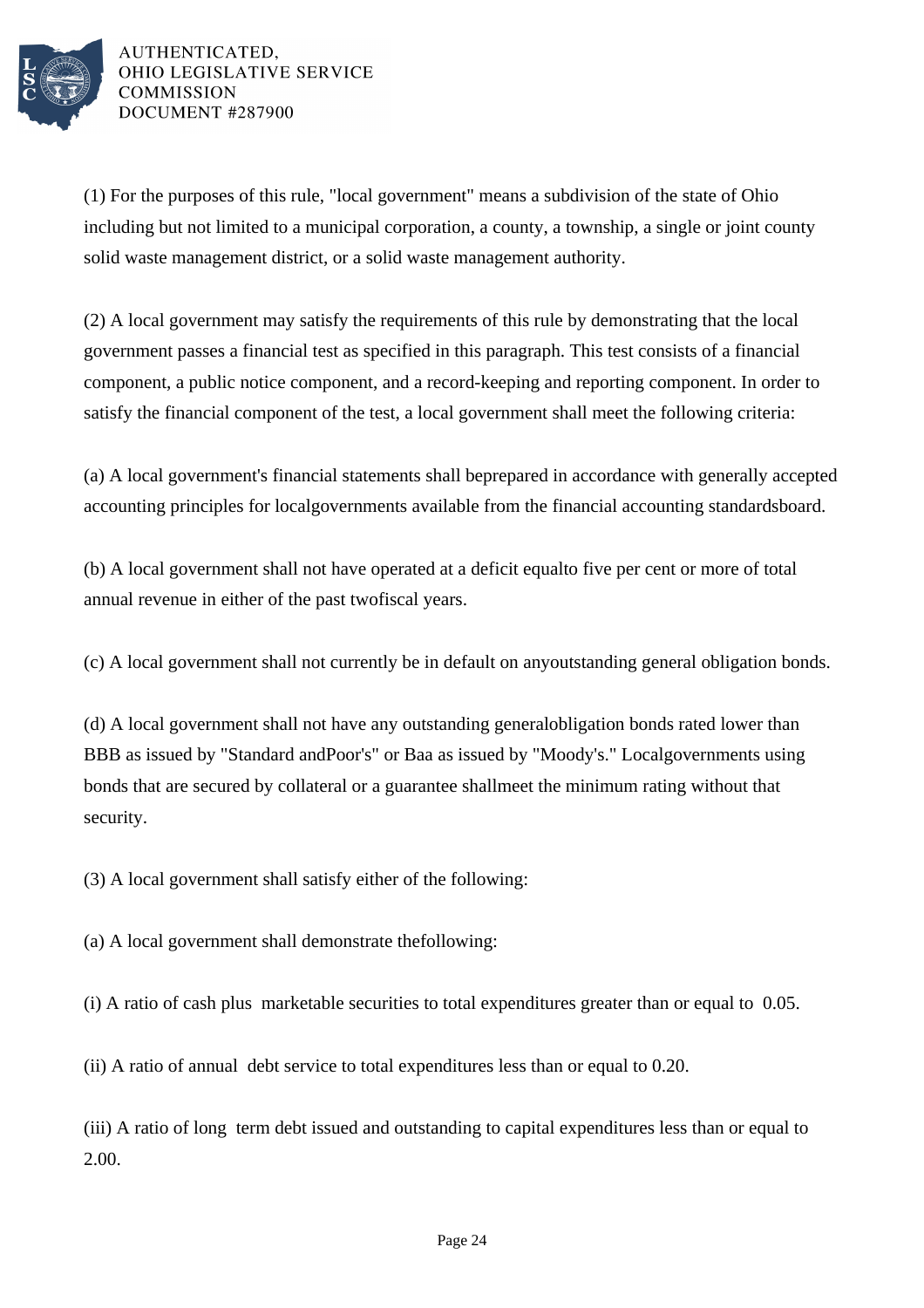

 $(iv)$  A ratio of the current cost estimates for closure, post-closure care, corrective measures, scrap tire transporter closure, and any other obligations assured by a financial test, to total revenue less than or equal to 0.43.

(b) The local government shall demonstrate the following:

(i) Outstanding general obligation bonds for which the local government, as the issuing entity, has not received a current rating of less than BBB as issued by "Standard and Poor's" or Baa as issued by "Moody's." Local governments using bonds that are secured by collateral or a guarantee shall meet the minimum rating without that security.

 $(ii)$  A ratio of the current cost estimates for closure, post-closure care, corrective measures, scrap tire transporter closure, and any other obligations assured by a financial test, to total revenue less than or equal to 0.43.

(4) In order to satisfy the public notice component of the test, a local government shall in each year that the test is used, identify the current cost estimates in either its budget or its comprehensive annual financial report. The facility covered, the categories of expenditures, including closure, postclosure care, corrective measures, scrap tire transporter closure, the corresponding cost estimate for each expenditure, and the anticipated year of the required activity must be recorded. If the financial assurance obligation is to be included in the budget, it should either be listed as an approved budgeted line item, if the obligation will arise during the budget period, or in an appropriate supplementary data section, if the obligation will not arise during the budget period. If the information is to be included in the comprehensive annual financial report, it is to be included in the financial section as a footnote to the annual financial statements.

(5) To demonstrate that the local government meets the requirements of this test, the following shall be submitted to the director, and into the operating record in accordance with rule 3745-27-09 of the Administrative Code, if applicable:

(a) A letter signed by the local government's chief financial officer and worded as specified in paragraph (H) of rule 3745-27-17 of the Administrative Code on forms prescribed by the director as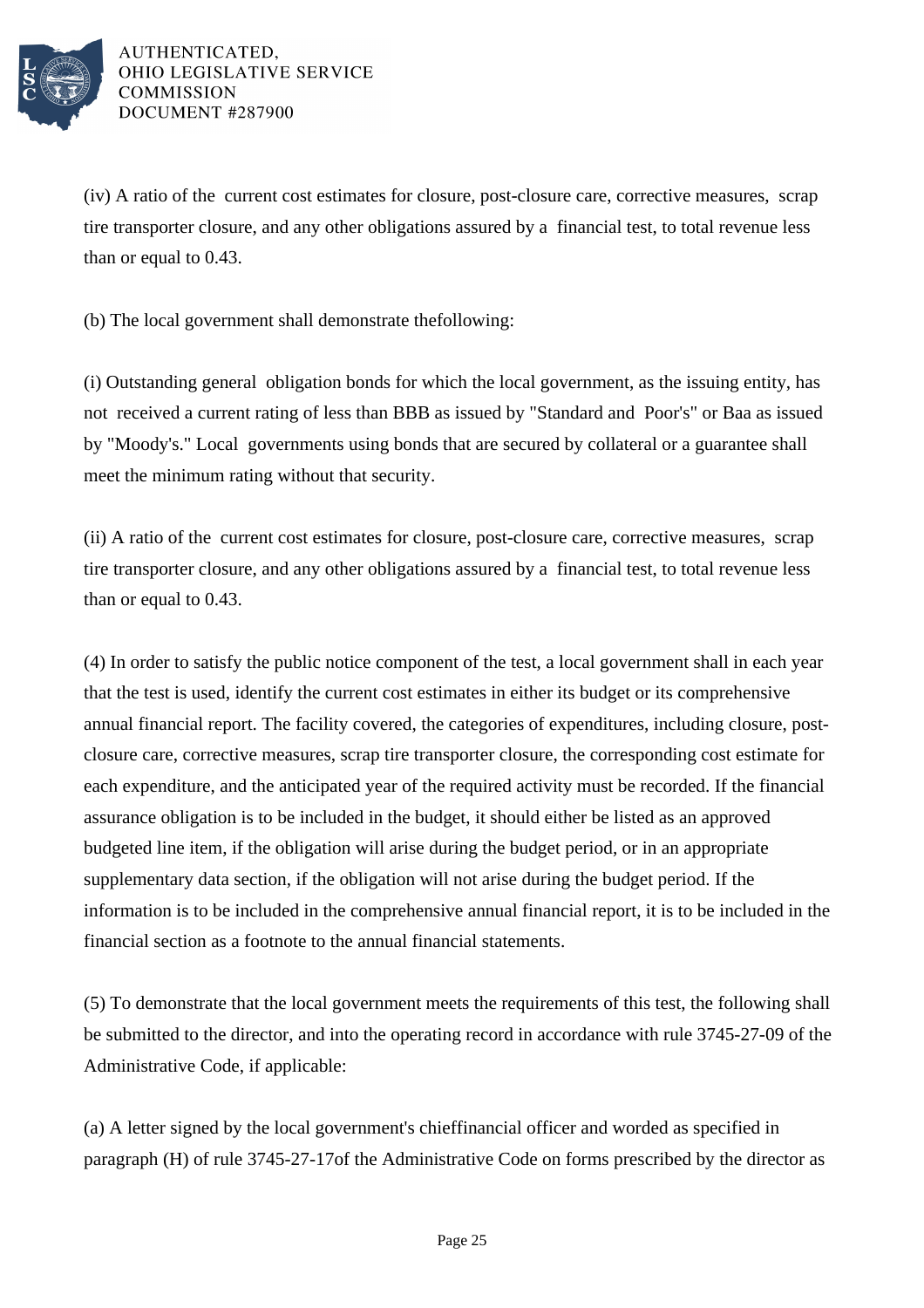

follows:

(i) Lists all current cost estimates covered by a financial test.

(ii) Certifies that the local government meets the conditions of paragraph  $(L)(2)$  of this rule.

(iii) Provides evidence and certifies that the local governments meets the conditions of either paragraph  $(L)(3)(a)$  or  $(L)(3)(b)$  of this rule.

(b) A copy of the local government's independently audited year-end financial statements for the latest fiscal year, including the unqualified opinion of the auditor. The auditor must be an independent, certified public accountant or auditor of state.

(c) A special report from the independent certified public accountant or auditor of state, in the form of an agreed-upon procedures report, to the local government stating the following:

(i) The independent certified public accountant or auditor of state has compared the data which the letter from the chief financial officer specifies as having been derived from the independently audited year-end financial statements for the most recent fiscal year with the amounts in such financial statements.

(ii) In connection with the agreed-upon procedures report, that the independent certified public accountant agrees the specified data is accurate.

(6) After the initial submission of the items specified in this rule, a local government shall send updated information to the director on forms prescribed by the director, and submit updated information into the operating record in accordance with rule 3745-27-09 of the Administrative Code, if applicable, not later than one hundred eighty days after the close of each succeeding fiscal year. This information shall include all items specified in this rule.

(7) If a local government no longer meets the requirements of this rule, notice shall be sent to the director of the intent to establish alternative financial assurance as specified in this rule. The notice must be sent by certified mail or any other form of mail accompanied by a receipt not later than one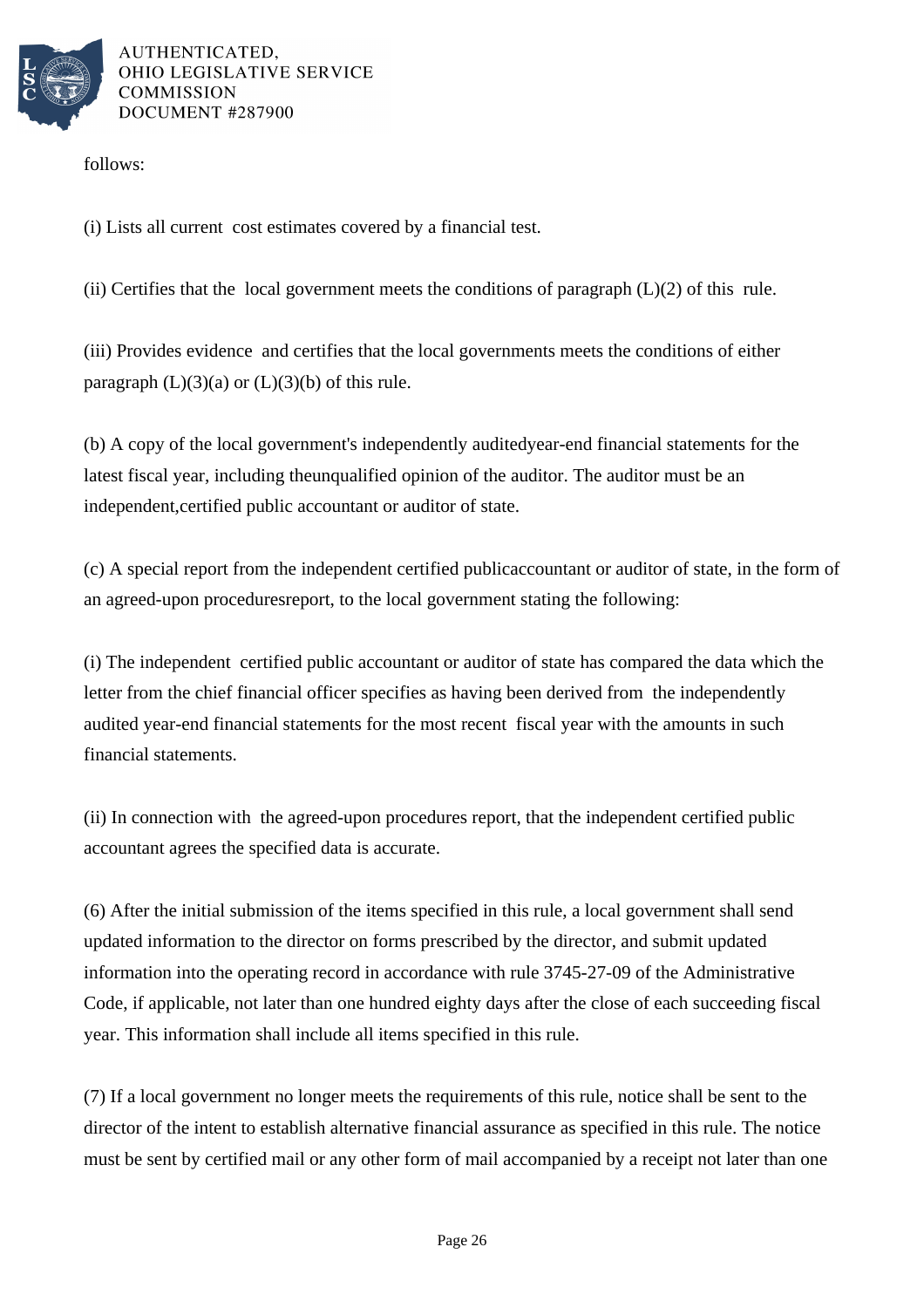

hundred fifty days after the end of the fiscal year for which the year-end financial data show that the local government no longer meets the requirements. A copy of the notice shall also be placed in the operating record, if applicable. The local government shall provide alternative financial assurance not later than one hundred eighty days after the end of such fiscal year.

(8) The director may, based on a reasonable belief that the local government no longer meets the requirements of this rule, require reports of financial condition at any time from the local government in addition to those specified in this rule. If the director finds, on the basis of such reports or other information, that the local government no longer meets the requirements of this rule, the local government shall provide alternative financial assurance as specified in this rule not later than thirty days after notification of such a finding.

(9) The director may disallow use of this test on the basis of qualifications in the opinion expressed by the independent certified public accountant or auditor of state in the report on examination of the local government's financial statements. An adverse opinion or disclaimer of opinion will be cause for disallowance. The director shall evaluate other qualifications on an individual basis. The local government shall provide alternative financial assurance as specified in this rule not later than thirty days after notification of the disallowance.

 $(10)$  A local government is no longer required to submit the items specified in this rule when one of the following occur:

(a) The local government substitutes alternative financial assurance for closure as specified in this rule.

(b) The director notifies the local government, in accordance with paragraph  $(O)$  of this rule, that the local government is no longer required to maintain financial assurance for closure of a facility or a scrap tire transporter.

(M) Use of multiple financial assurance mechanisms. The owner or operator may satisfy this rule by establishing more than one financial assurance mechanism for each facility or by establishing more than one financial assurance mechanism for scrap tire transporter financial assurance. These mechanisms are limited to a trust fund, surety bond guaranteeing payment into a closure trust fund,